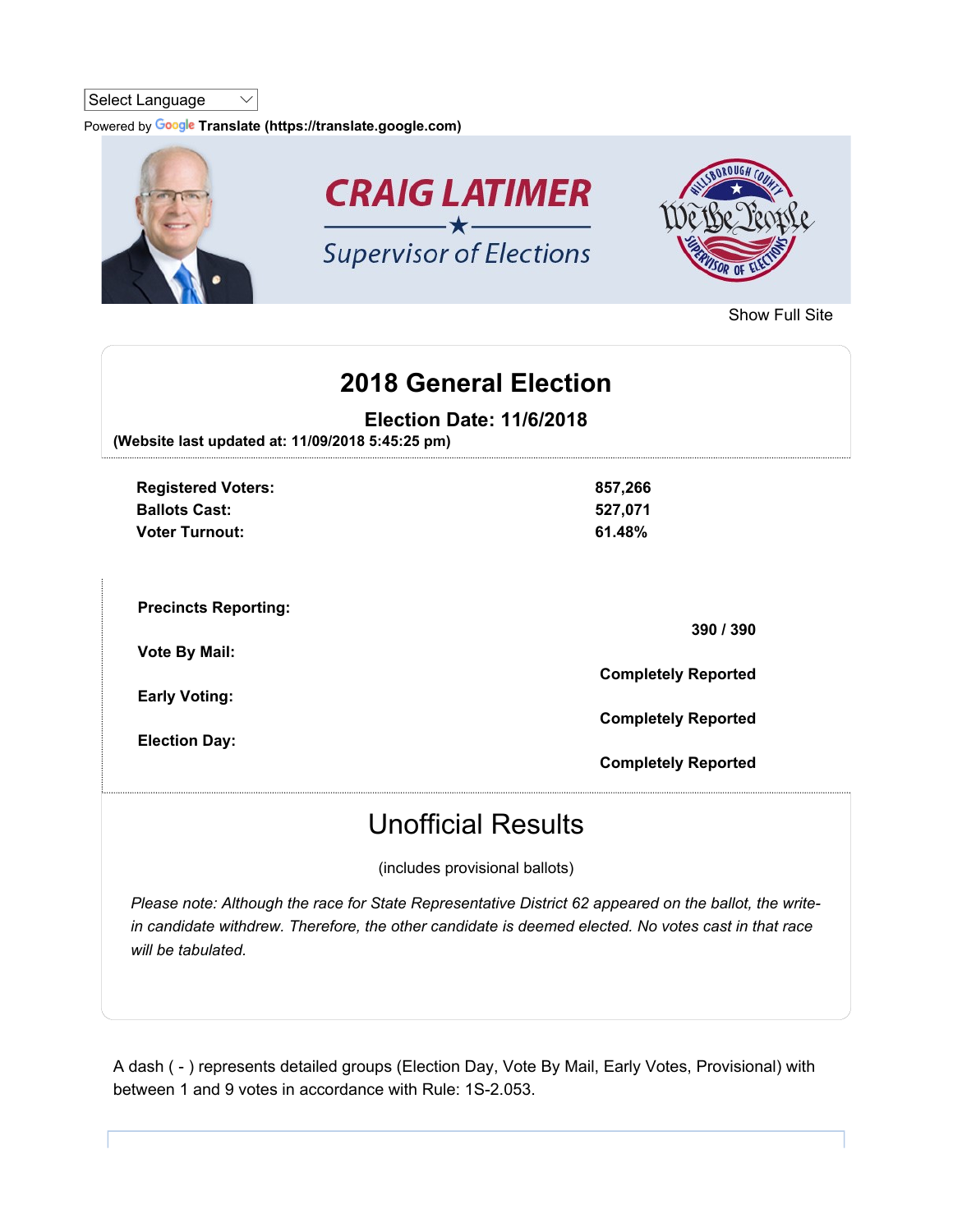### United States Senator

Participating Precincts Reporting: 390 / 390

| <b>Choice</b>            | <b>Election</b><br>Day | <b>Vote</b><br><b>By</b><br><b>Mail</b> | Early<br><b>Votes</b> | Provisional    | Total<br><b>Votes</b> | Percentage |
|--------------------------|------------------------|-----------------------------------------|-----------------------|----------------|-----------------------|------------|
| <b>Rick Scott (REP)</b>  | 80,132                 | 87,003                                  | 72,232                | 193            | 239,560               | 45.83%     |
| <b>Bill Nelson (DEM)</b> | 83,749                 | 98,281                                  | 99,054                | 328            | 281,412               | 53.84%     |
| <b>WRITE-IN</b>          | $\blacksquare$         | $\blacksquare$                          | $\blacksquare$        | $\blacksquare$ | 1.749                 | 0.33%      |

| <b>Representative in Congress District 12</b><br><b>Participating Precincts Reporting:</b><br>8/8 |                        |                                         |                              |             |                              |            |
|---------------------------------------------------------------------------------------------------|------------------------|-----------------------------------------|------------------------------|-------------|------------------------------|------------|
| <b>Choice</b>                                                                                     | <b>Election</b><br>Day | <b>Vote</b><br><b>By</b><br><b>Mail</b> | <b>Early</b><br><b>Votes</b> | Provisional | <b>Total</b><br><b>Votes</b> | Percentage |
| <b>Gus Michael Bilirakis (REP)</b>                                                                | 1,308                  | 1,500                                   | 1,349                        | 0           | 4,157                        | 62.08%     |
| <b>Chris Hunter (DEM)</b>                                                                         | $\blacksquare$         | ۰                                       | $\blacksquare$               | ۰.          | 2,424                        | 36.20%     |
| Angelika Purkis (NPA)                                                                             | 51                     | 40                                      | 24                           | $\bf{0}$    | 115                          | 1.72%      |

| <b>Representative in Congress District 15</b><br><b>Participating Precincts Reporting:</b><br>109 / 109 |                        |                                  |                              |                    |                              |            |
|---------------------------------------------------------------------------------------------------------|------------------------|----------------------------------|------------------------------|--------------------|------------------------------|------------|
| <b>Choice</b>                                                                                           | <b>Election</b><br>Day | <b>Vote</b><br><b>By</b><br>Mail | <b>Early</b><br><b>Votes</b> | <b>Provisional</b> | <b>Total</b><br><b>Votes</b> | Percentage |
| Ross Spano (REP)                                                                                        | 24,755                 | 24,953                           | 22,003                       | 51                 | 71,762                       | 50.53%     |
| <b>Kristen Carlson (DEM)</b>                                                                            | 20,285                 | 24,336                           | 25,371                       | 78                 | 70,070                       | 49.34%     |
| <b>WRITE-IN</b>                                                                                         | 69                     | 71                               | 48                           | 0                  | 188                          | 0.13%      |

## Representative in Congress District 16

## Participating Precincts Reporting:

| <b>Choice</b>       | <b>Election</b><br>Day | <b>Vote</b><br>By<br>Mail | <b>Early</b><br><b>Votes</b> | Provisional | Total<br><b>Votes</b> | Percentage |
|---------------------|------------------------|---------------------------|------------------------------|-------------|-----------------------|------------|
| Vern Buchanan (REP) | 14,485                 | 17,289                    | 12,985                       | 27          | 44,786                | 52.46%     |
| David Shapiro (DEM) | 11,239                 | 15,599                    | 13,725                       | 28          | 40,591                | 47.54%     |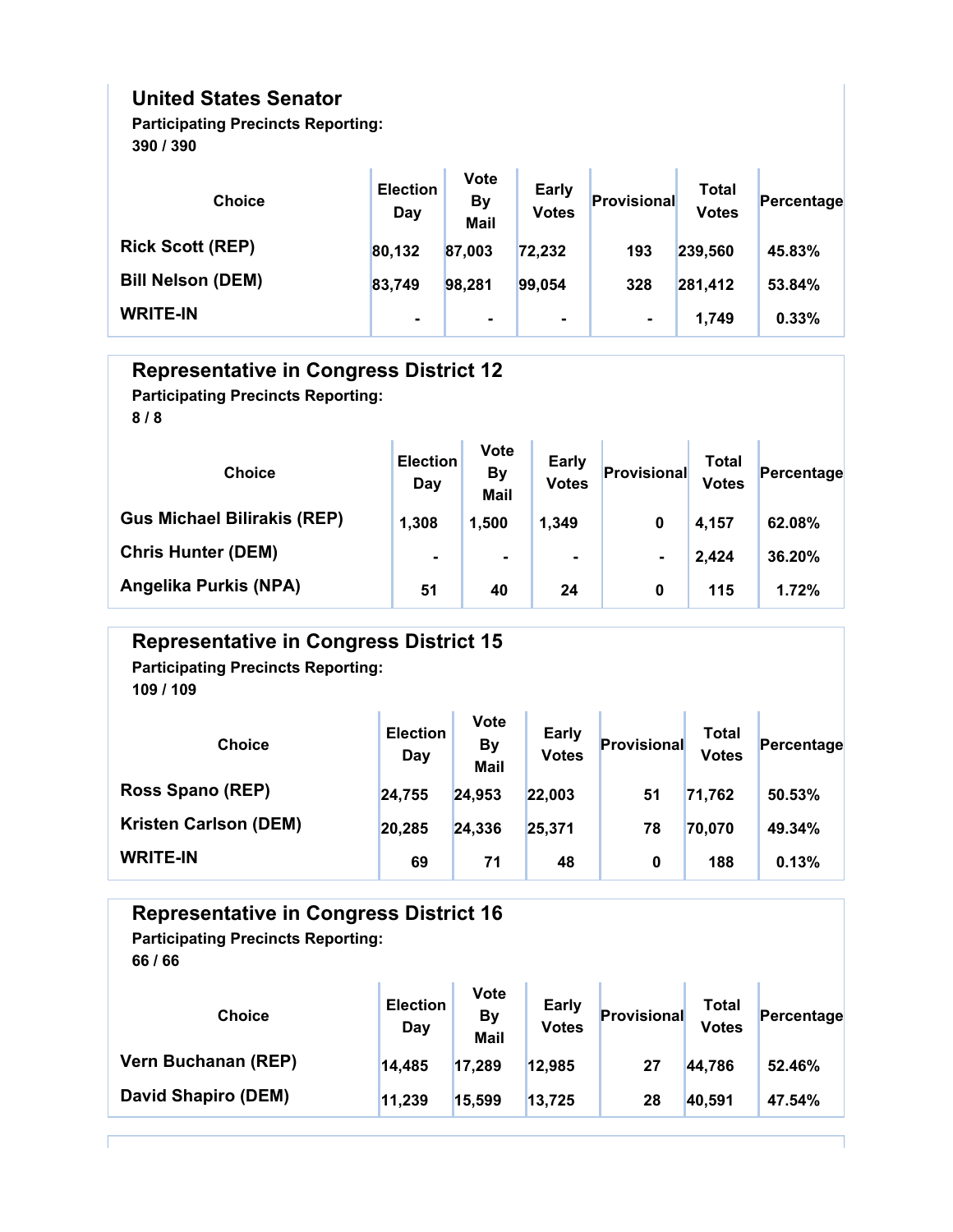#### Governor and Lieutenant Governor

Participating Precincts Reporting: 390 / 390

| <b>Choice</b>                       | <b>Election</b><br>Day | <b>Vote</b><br><b>By</b><br>Mail | Early<br><b>Votes</b> | Provisional    | <b>Total</b><br><b>Votes</b> | Percentage |
|-------------------------------------|------------------------|----------------------------------|-----------------------|----------------|------------------------------|------------|
| <b>Ron DeSantis (REP)</b>           | 78,320                 | 85,268                           | 71,000                | 187            | 234,775                      | 44.87%     |
| <b>Andrew Gillum (DEM)</b>          | 84,207                 | 97,087                           | 99,835                | 317            | 281,446                      | 53.79%     |
| Darcy G. Richardson (REF)           | $\blacksquare$         | ۰.                               | $\blacksquare$        | $\blacksquare$ | 2,991                        | 0.57%      |
| Kyle "KC" Gibson (NPA)              | $\blacksquare$         | ۰                                | $\blacksquare$        | $\blacksquare$ | 1,582                        | 0.30%      |
| <b>Ryan Christopher Foley (NPA)</b> | $\blacksquare$         | $\blacksquare$                   | $\blacksquare$        | ۰.             | 881                          | 0.17%      |
| <b>Bruce Stanley (NPA)</b>          | $\blacksquare$         | ۰                                | $\blacksquare$        | $\blacksquare$ | 967                          | 0.18%      |
| <b>WRITE-IN</b>                     |                        | ۰                                |                       | ٠              | 609                          | 0.12%      |

### Attorney General

Participating Precincts Reporting: 390 / 390

| <b>Choice</b>                     | <b>Election</b><br>Day | <b>Vote</b><br><b>By</b><br><b>Mail</b> | <b>Early</b><br><b>Votes</b> | Provisional | Total<br><b>Votes</b> | Percentage |
|-----------------------------------|------------------------|-----------------------------------------|------------------------------|-------------|-----------------------|------------|
| <b>Ashley Moody (REP)</b>         | 84,384                 | 95,535                                  | 77,902                       | 197         | 258,018               | 49.76%     |
| Sean Shaw (DEM)                   | 74,941                 | 85,750                                  | 90,842                       | 305         | 251,838               | 48.57%     |
| <b>Jeffrey Marc Siskind (NPA)</b> | 3,246                  | 3.177                                   | 2,232                        | 12          | 8,667                 | 1.67%      |

#### Chief Financial Officer

Participating Precincts Reporting: 390 / 390

| <b>Choice</b>               | <b>Election</b><br>Day | <b>Vote</b><br>By<br><b>Mail</b> | <b>Early</b><br><b>Votes</b> | Provisional    | Total<br><b>Votes</b> | Percentage |
|-----------------------------|------------------------|----------------------------------|------------------------------|----------------|-----------------------|------------|
| <b>Jimmy Patronis (REP)</b> | 81,266                 | 88,267                           | 74,030                       | 197            | 243,760               | 47.73%     |
| Jeremy Ring (DEM)           | 78,362                 | 92,844                           | 94,837                       | 307            | 266,350               | 52.15%     |
| <b>WRITE-IN</b>             | $\blacksquare$         | ۰.                               | $\blacksquare$               | $\blacksquare$ | 588                   | 0.12%      |

Commissioner of Agriculture Participating Precincts Reporting: 390 / 390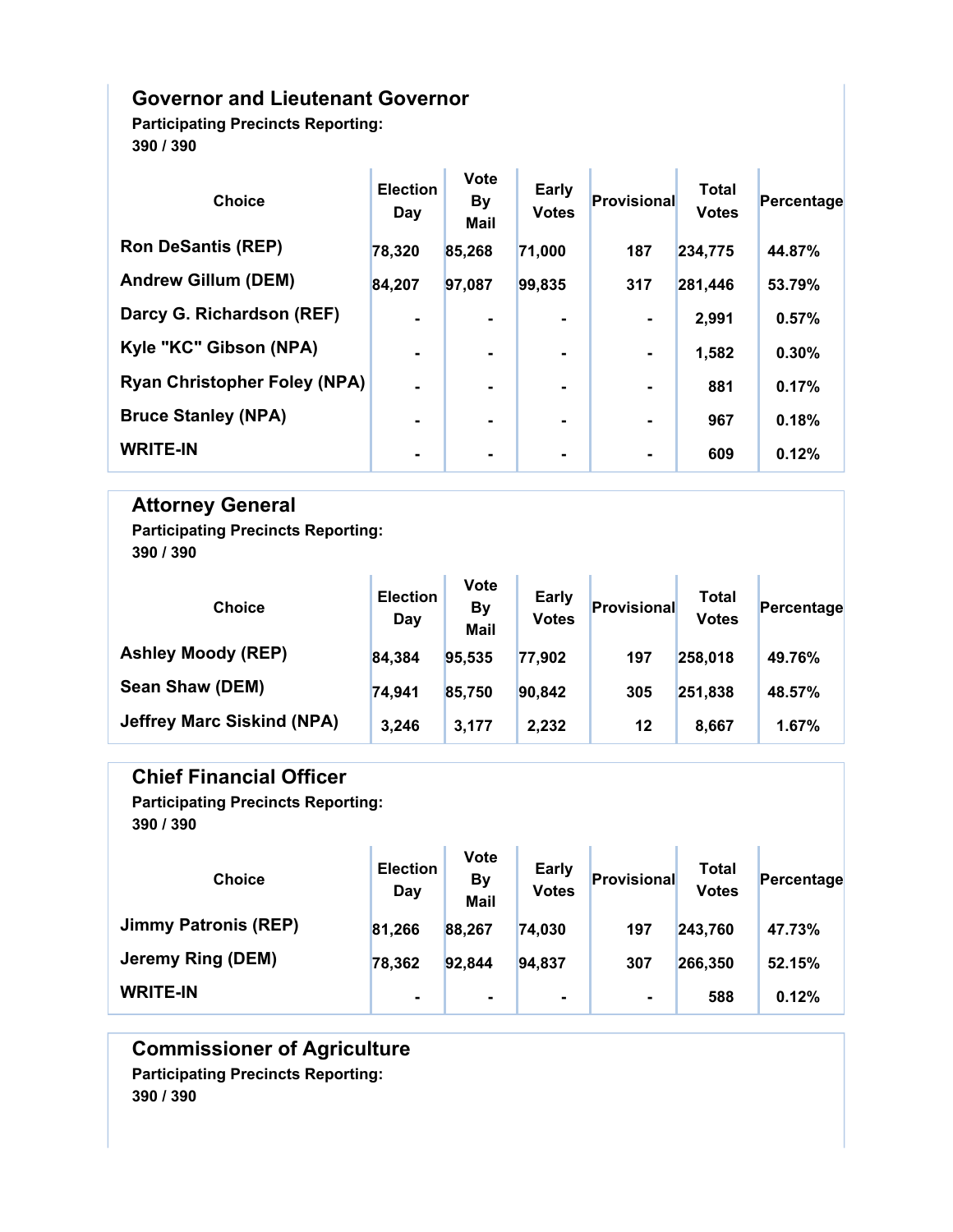| <b>Choice</b>              | <b>Election</b><br>Day | <b>Vote</b><br>By<br><b>Mail</b> | Early<br><b>Votes</b> | Provisional | Total<br><b>Votes</b> | Percentage |
|----------------------------|------------------------|----------------------------------|-----------------------|-------------|-----------------------|------------|
| <b>Matt Caldwell (REP)</b> | 74,815                 | 83,238                           | 70,147                | 183         | 228,383               | 44.65%     |
| Nicole "Nikki" Fried (DEM) | 85,622                 | 98,098                           | 99,035                | 322         | 283,077               | 55.35%     |

#### State Senator District 18

Participating Precincts Reporting:

141 / 141

| <b>Choice</b>           | <b>Election</b><br>Day | <b>Vote</b><br>By<br><b>Mail</b> | <b>Early</b><br><b>Votes</b> | Provisional | Total<br><b>Votes</b> | Percentage |
|-------------------------|------------------------|----------------------------------|------------------------------|-------------|-----------------------|------------|
| Dana Young (REP)        | 34,124                 | 38,122                           | 31.300                       | 79          | 103,625               | 49.91%     |
| <b>Janet Cruz (DEM)</b> | 30,757                 | 37,942                           | 35,203                       | 99          | 104,001               | 50.09%     |

#### State Senator District 20

Participating Precincts Reporting: 80 / 80

| <b>Choice</b>            | <b>Election</b><br>Day | Vote<br>By<br><b>Mail</b> | <b>Early</b><br><b>Votes</b> | Provisional | Total<br><b>Votes</b> | Percentage |
|--------------------------|------------------------|---------------------------|------------------------------|-------------|-----------------------|------------|
| Tom Lee (REP)            | 15,357                 | 14,695                    | 14,091                       | 46          | 44,189                | 48.06%     |
| <b>Kathy Lewis (DEM)</b> | 14,691                 | 14,272                    | 18,738                       | 65          | 47,766                | 51.94%     |

#### State Representative District 57

Participating Precincts Reporting: 62 / 62

| <b>Choice</b>             | <b>Election</b><br>Day | Vote<br>By<br><b>Mail</b> | <b>Early</b><br><b>Votes</b> | Provisional | Total<br><b>Votes</b> | Percentage |
|---------------------------|------------------------|---------------------------|------------------------------|-------------|-----------------------|------------|
| <b>Mike Beltran (REP)</b> | 14,831                 | 17,746                    | 13,949                       | 30          | 46,556                | 55.27%     |
| <b>Debbie Katt (DEM)</b>  | 10,101                 | 14.143                    | 13,403                       | 27          | 37,674                | 44.73%     |

#### State Representative District 58

Participating Precincts Reporting:

| <b>Choice</b>          | <b>Election</b><br>Day | <b>Vote</b><br>By<br><b>Mail</b> | Early<br><b>Votes</b> | Provisional | Total<br><b>Votes</b> | Percentage |
|------------------------|------------------------|----------------------------------|-----------------------|-------------|-----------------------|------------|
| Lawrence McClure (REP) | 11,106                 | 9,750                            | 8,958                 | 30          | 29,844                | 54.50%     |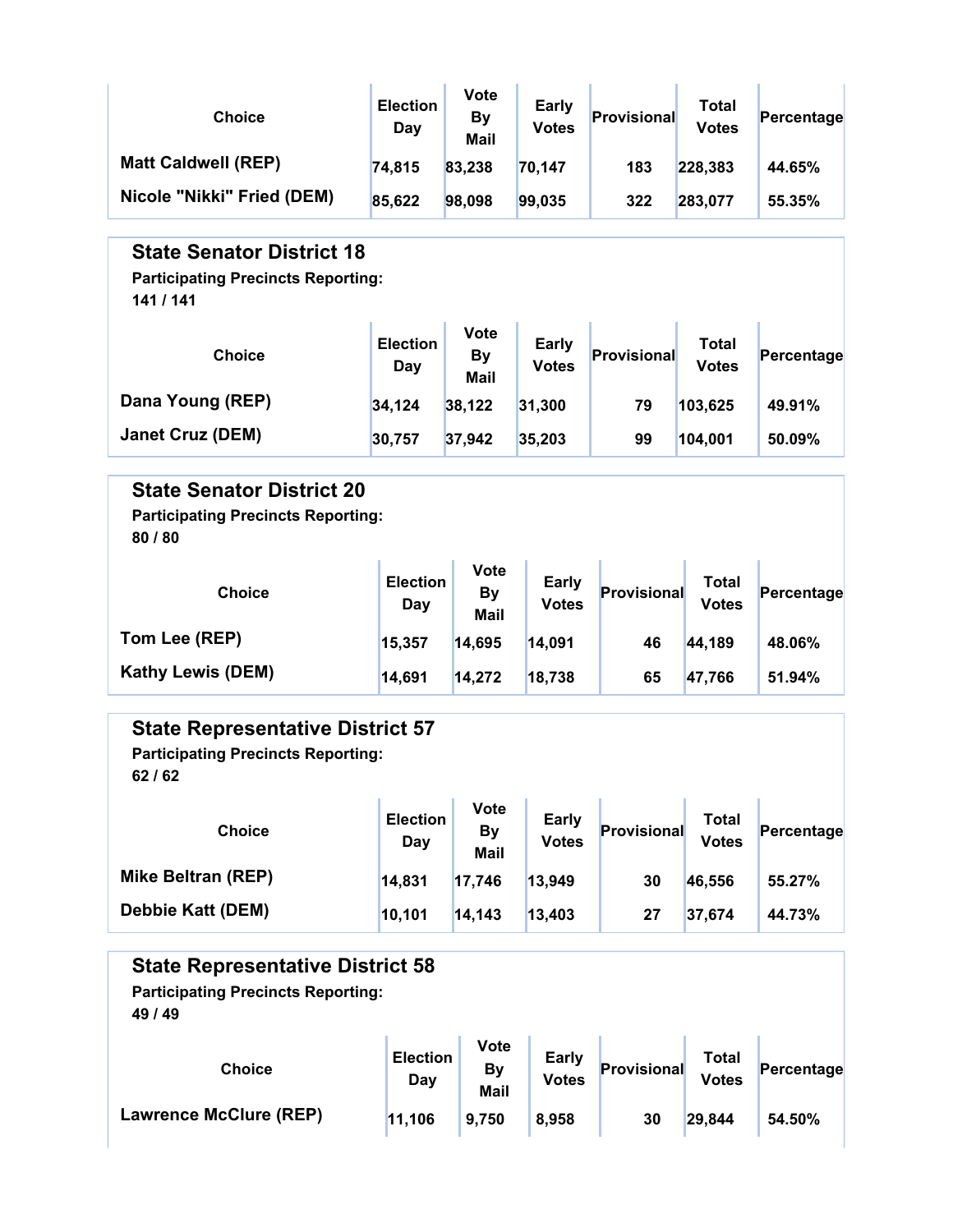| <b>Choice</b>                                                                                   | <b>Election</b><br>Day | Vote<br><b>By</b><br><b>Mail</b>        | <b>Early</b><br><b>Votes</b> | <b>Provisional</b> | <b>Total</b><br><b>Votes</b> | Percentage |
|-------------------------------------------------------------------------------------------------|------------------------|-----------------------------------------|------------------------------|--------------------|------------------------------|------------|
| <b>Phil Hornback (DEM)</b>                                                                      | 7,839                  | 7,893                                   | 9,146                        | 38                 | 24,916                       | 45.50%     |
| <b>State Representative District 59</b><br><b>Participating Precincts Reporting:</b><br>47/47   |                        |                                         |                              |                    |                              |            |
| <b>Choice</b>                                                                                   | <b>Election</b><br>Day | <b>Vote</b><br><b>By</b><br><b>Mail</b> | Early<br><b>Votes</b>        | <b>Provisional</b> | <b>Total</b><br><b>Votes</b> | Percentage |
| Joe Wicker (REP)                                                                                | 10,428                 |                                         | 9,525                        | 13                 | 31,877                       | 48.54%     |
| <b>Adam Hattersley (DEM)</b>                                                                    | 9,361                  | 12,177                                  | 12,227                       | 33                 | 33,798                       | 51.46%     |
| <b>State Representative District 60</b><br><b>Participating Precincts Reporting:</b><br>58 / 58 |                        |                                         |                              |                    |                              |            |
| <b>Choice</b>                                                                                   | <b>Election</b><br>Day | <b>Vote</b><br>By<br><b>Mail</b>        | Early<br><b>Votes</b>        | <b>Provisional</b> | <b>Total</b><br><b>Votes</b> | Percentage |
| <b>Jackie Toledo (REP)</b>                                                                      | 13,865                 | 14,938                                  | 13,087                       | 46                 | 41,936                       | 52.28%     |
| Debra Bellanti (DEM)                                                                            | 10,479                 | 14,691                                  | 13,060                       | 47                 | 38,277                       | 47.72%     |
| <b>State Representative District 61</b><br><b>Participating Precincts Reporting:</b><br>42/42   |                        | Vote                                    |                              |                    |                              |            |

| <b>Choice</b>              | <b>Election</b><br>Day | <b>Vote</b><br><b>By</b><br>Mail | <b>Early</b><br><b>Votes</b> | Provisional    | Total<br><b>Votes</b> | Percentage |
|----------------------------|------------------------|----------------------------------|------------------------------|----------------|-----------------------|------------|
| Dianne "Ms Dee" Hart (DEM) | 15,111                 | 13,413                           | 15,068                       | 82             | 43,674                | 97.20%     |
| <b>WRITE-IN</b>            | $\blacksquare$         |                                  | $\blacksquare$               | $\blacksquare$ | 1.258                 | 2.80%      |

# State Representative District 63

Participating Precincts Reporting: 54 / 54

| <b>Choice</b>                  | <b>Election</b><br>Day | <b>Vote</b><br>By<br><b>Mail</b> | <b>Early</b><br><b>Votes</b> | Provisional | Total<br><b>Votes</b> | Percentage |
|--------------------------------|------------------------|----------------------------------|------------------------------|-------------|-----------------------|------------|
| <b>Shawn Harrison (REP)</b>    | 9,892                  | 10,877                           | 10,136                       | 23          | 30,928                | 46.56%     |
| <b>Fentrice Driskell (DEM)</b> | 10,120                 | 11.476                           | 13,848                       | 50          | 35,494                | 53.44%     |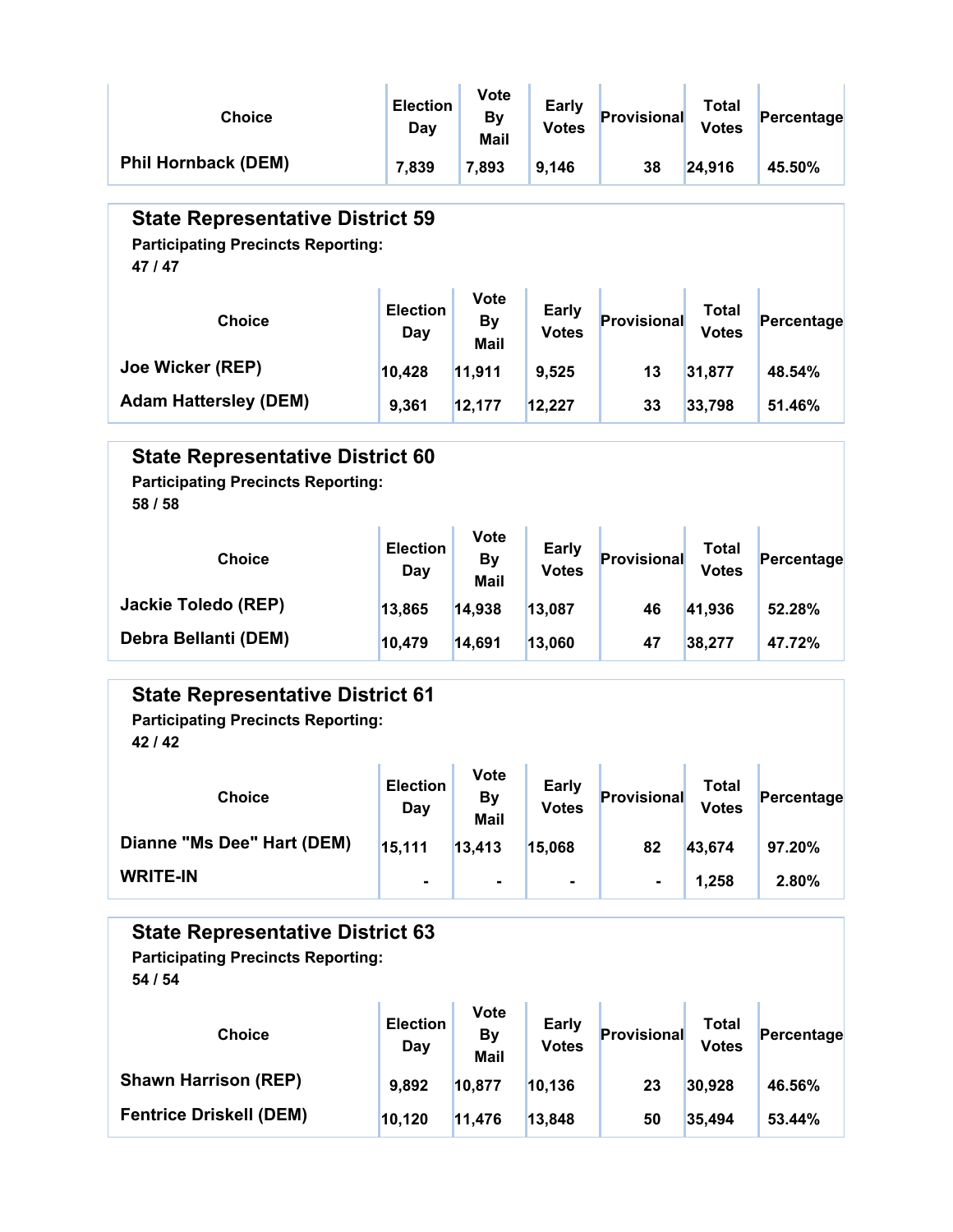| <b>Choice</b>                                                                                   | <b>Election</b><br>Day | Vote<br>By<br>Mail                      | <b>Early</b><br><b>Votes</b> | <b>Provisional</b> | <b>Total</b><br><b>Votes</b> | Percentage |  |  |  |
|-------------------------------------------------------------------------------------------------|------------------------|-----------------------------------------|------------------------------|--------------------|------------------------------|------------|--|--|--|
| <b>State Representative District 64</b><br><b>Participating Precincts Reporting:</b><br>39 / 39 |                        |                                         |                              |                    |                              |            |  |  |  |
| <b>Choice</b>                                                                                   | <b>Election</b><br>Day | <b>Vote</b><br><b>By</b><br><b>Mail</b> | Early<br><b>Votes</b>        | <b>Provisional</b> | <b>Total</b><br><b>Votes</b> | Percentage |  |  |  |
| <b>James Grant (REP)</b>                                                                        | 8,338                  | 10,096                                  | 9,694                        | 15                 | 28,143                       | 51.97%     |  |  |  |
| <b>Jessica Harrington (DEM)</b>                                                                 | 6,083                  | 9,165                                   | 9,098                        | 10                 | 24,356                       | 44.98%     |  |  |  |
| <b>Andy Warrener (NPA)</b>                                                                      |                        |                                         |                              | $\blacksquare$     | 1,655                        | 3.06%      |  |  |  |
| <b>Sheriff</b><br><b>Participating Precincts Reporting:</b><br>390 / 390                        |                        |                                         |                              |                    |                              |            |  |  |  |
| <b>Choice</b>                                                                                   | <b>Election</b><br>Day | <b>Vote</b><br><b>By</b><br><b>Mail</b> | Early<br><b>Votes</b>        | <b>Provisional</b> | <b>Total</b><br><b>Votes</b> | Percentage |  |  |  |
| <b>Chad Chronister (REP)</b>                                                                    | 89,064                 | 104,133                                 | 87,366                       | 200                | 280,763                      | 54.83%     |  |  |  |
| <b>Gary Pruitt (DEM)</b>                                                                        | 71,453                 | 77,618                                  | 81,927                       | 299                | 231,297                      | 45.17%     |  |  |  |
| <b>Board of County Commissioners District 2</b><br><b>Participating Precincts Reporting:</b>    |                        |                                         |                              |                    |                              |            |  |  |  |

106 / 106

| <b>Choice</b>         | <b>Election</b><br>Day | Vote<br><b>By</b><br>Mail | <b>Early</b><br><b>Votes</b> | Provisional | Total<br><b>Votes</b> | Percentage |
|-----------------------|------------------------|---------------------------|------------------------------|-------------|-----------------------|------------|
| Ken Hagan (REP)       | 23,970                 | 27,760                    | 22,247                       | 40          | 74,017                | 52.36%     |
| Angela Birdsong (DEM) | 18,825                 | 23,781                    | 24,679                       | 63          | 67,348                | 47.64%     |

#### Board of County Commissioners District 4 Choice **Election** Day Vote By Mail Early Early **Provisional** Total Votes Percentage Stacy White (REP)  $26,325$   $30,268$   $24,936$  56  $81,585$  57.59% Participating Precincts Reporting: 99 / 99

Andrew Davis (DEM) 17,060 21,395 21,576 43 60,074 42.41%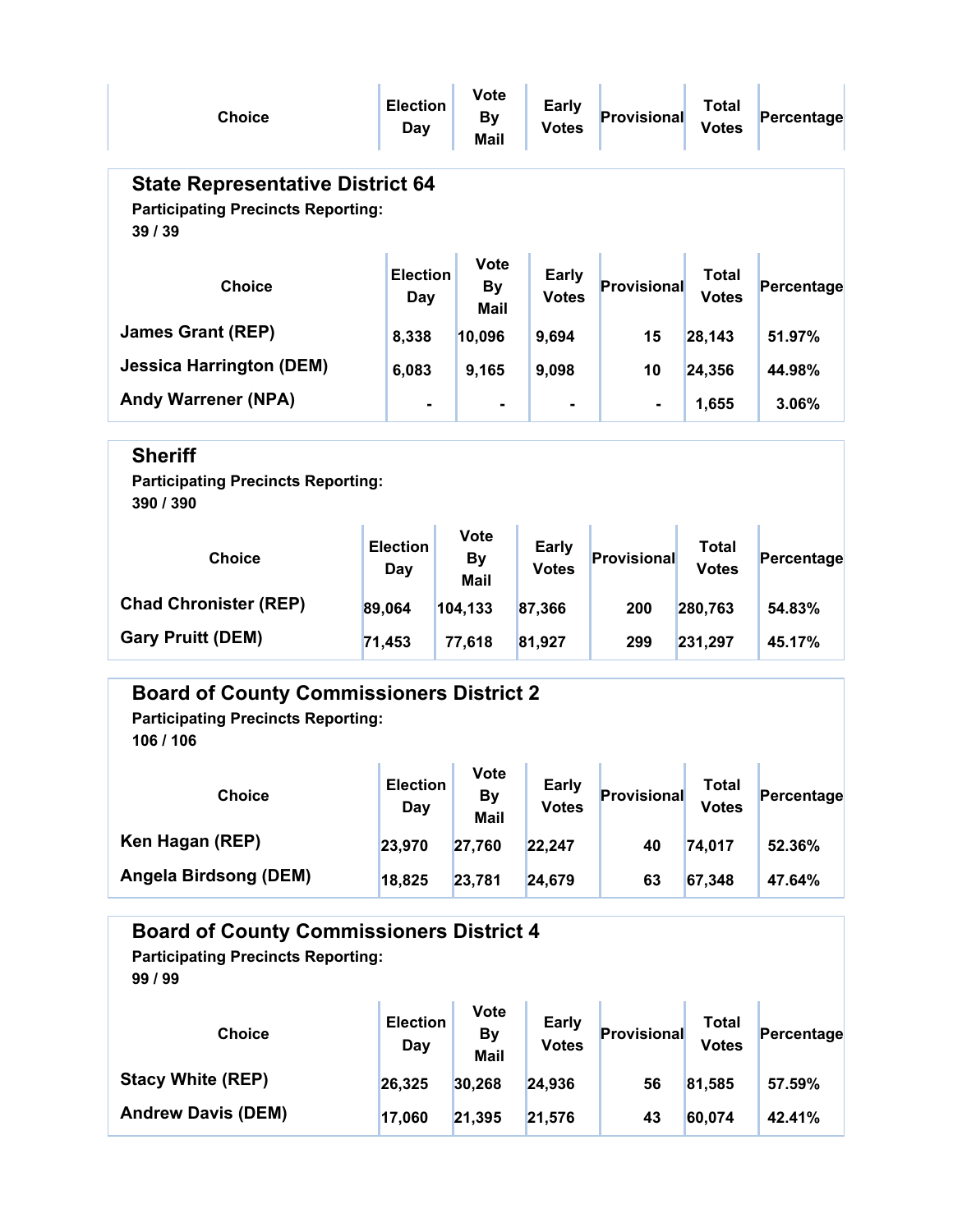| <b>Choice</b>                                                                                             | <b>Election</b><br>Day | <b>Vote</b><br><b>By</b><br>Mail | Early<br><b>Votes</b>        | Provisional        | Total<br><b>Votes</b>        | Percentage |  |  |  |
|-----------------------------------------------------------------------------------------------------------|------------------------|----------------------------------|------------------------------|--------------------|------------------------------|------------|--|--|--|
| <b>Board of County Commissioners District 5</b><br><b>Participating Precincts Reporting:</b><br>390 / 390 |                        |                                  |                              |                    |                              |            |  |  |  |
| <b>Choice</b>                                                                                             | <b>Election</b><br>Day | <b>Vote</b><br><b>By</b><br>Mail | <b>Early</b><br><b>Votes</b> | <b>Provisional</b> | <b>Total</b><br><b>Votes</b> | Percentage |  |  |  |
| <b>Victor Crist (REP)</b>                                                                                 | 74,796                 | 82,336                           | 69,529                       | 167                | 226,828                      | 44.73%     |  |  |  |
| <b>Mariella Smith (DEM)</b>                                                                               | 77,837                 | 92,860                           | 94,279                       | 300                | 265,276                      | 52.31%     |  |  |  |
| Joe Kotvas (NPA)                                                                                          | 5,676                  | 5,163                            | 4,190                        | 22                 | 15,051                       | 2.97%      |  |  |  |

### Board of County Commissioners District 7 Participating Precincts Reporting:

| <b>Choice</b>                 | <b>Election</b><br>Day | <b>Vote</b><br><b>By</b><br><b>Mail</b> | <b>Early</b><br><b>Votes</b> | Provisional | Total<br><b>Votes</b> | Percentage |
|-------------------------------|------------------------|-----------------------------------------|------------------------------|-------------|-----------------------|------------|
| <b>Todd Marks (REP)</b>       | 74,129                 | 81,037                                  | 68,736                       | 172         | 224,074               | 44.49%     |
| <b>Kimberly Overman (DEM)</b> | 78,591                 | 94,424                                  | 95,179                       | 302         | 268,496               | 53.31%     |
| Kim "Klarc" O'Connor (GRE)    | 4,424                  | 3,591                                   | 3.076                        | 17          | 11,108                | 2.21%      |

| Justice of the Supreme Court; Retain Alan Lawson<br><b>Participating Precincts Reporting:</b><br>390 / 390 |                        |                           |                              |             |                       |            |  |  |
|------------------------------------------------------------------------------------------------------------|------------------------|---------------------------|------------------------------|-------------|-----------------------|------------|--|--|
| <b>Choice</b>                                                                                              | <b>Election</b><br>Day | <b>Vote</b><br>By<br>Mail | <b>Early</b><br><b>Votes</b> | Provisional | Total<br><b>Votes</b> | Percentage |  |  |
| <b>Yes</b>                                                                                                 | 97.427                 | 118,231                   | 102,170                      | 262         | 318,090               | 70.76%     |  |  |
| <b>No</b>                                                                                                  | 42,076                 | 42.901                    | 46,325                       | 155         | 131,457               | 29.24%     |  |  |

| District Court Of Appeal; Retain Anthony K. Black<br><b>Participating Precincts Reporting:</b><br>390 / 390 |                        |                           |                              |             |                       |            |  |  |
|-------------------------------------------------------------------------------------------------------------|------------------------|---------------------------|------------------------------|-------------|-----------------------|------------|--|--|
| <b>Choice</b>                                                                                               | <b>Election</b><br>Day | Vote<br><b>By</b><br>Mail | <b>Early</b><br><b>Votes</b> | Provisional | Total<br><b>Votes</b> | Percentage |  |  |
| Yes                                                                                                         | 99,206                 | 123,118                   | 107,079                      | 286         | 329,689               | 73.84%     |  |  |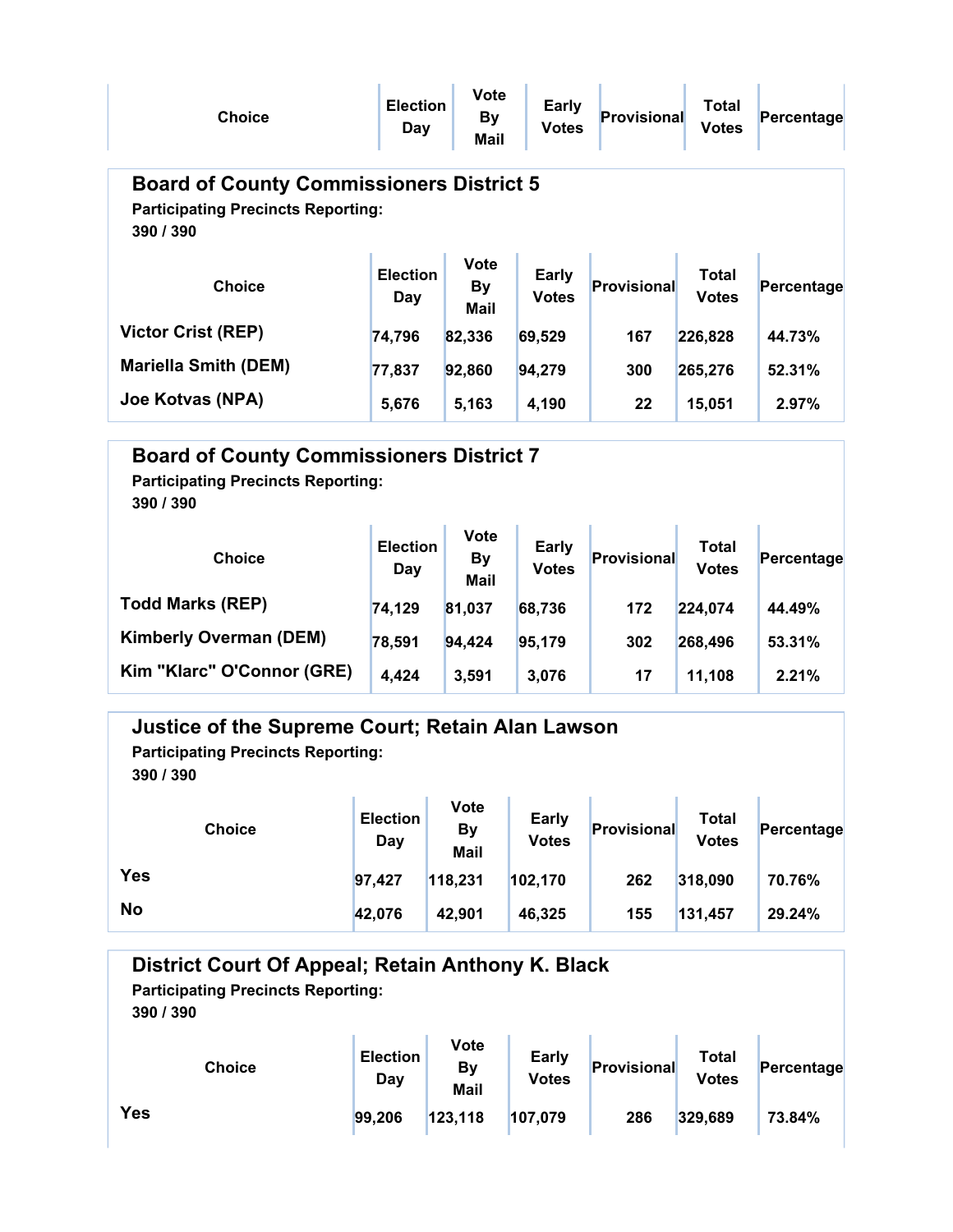| Choice | <b>Election</b><br>Day | Vote<br>By<br>Mail | Early<br><b>Votes</b> | Provisional | Total<br><b>Votes</b> | Percentage |
|--------|------------------------|--------------------|-----------------------|-------------|-----------------------|------------|
| No     | 39,148                 | 37,039             | 40,483                | 128         | 116,798               | 26.16%     |

### District Court Of Appeal; Retain Darryl C. Casanueva

Participating Precincts Reporting:

390 / 390

| <b>Choice</b> | <b>Election</b><br>Day | Vote<br>By<br>Mail | <b>Early</b><br><b>Votes</b> | Provisional | <b>Total</b><br><b>Votes</b> | Percentage |
|---------------|------------------------|--------------------|------------------------------|-------------|------------------------------|------------|
| <b>Yes</b>    | 92,648                 | 117,406            | 100,133                      | 267         | 310,454                      | 70.13%     |
| <b>No</b>     | 44,452                 | 41,612             | 46,028                       | 139         | 132,231                      | 29.87%     |

| District Court Of Appeal; Retain Edward C. LaRose<br><b>Participating Precincts Reporting:</b><br>390 / 390 |                        |                                  |                       |                    |                       |            |  |  |  |
|-------------------------------------------------------------------------------------------------------------|------------------------|----------------------------------|-----------------------|--------------------|-----------------------|------------|--|--|--|
| <b>Choice</b>                                                                                               | <b>Election</b><br>Day | <b>Vote</b><br><b>By</b><br>Mail | Early<br><b>Votes</b> | <b>Provisional</b> | Total<br><b>Votes</b> | Percentage |  |  |  |
| <b>Yes</b>                                                                                                  | 93,797                 | 117,622                          | 100,903               | 259                | 312,581               | 70.63%     |  |  |  |
| <b>No</b>                                                                                                   | 43,212                 | 41.319                           | 45.324                | 146                | 130,001               | 29.37%     |  |  |  |

#### District Court Of Appeal; Retain Susan H. Rothstein- Youakim

Participating Precincts Reporting:

390 / 390

| <b>Choice</b> | <b>Election</b><br>Day | Vote<br>By<br>Mail | <b>Early</b><br><b>Votes</b> | Provisional | Total<br><b>Votes</b> | Percentage |
|---------------|------------------------|--------------------|------------------------------|-------------|-----------------------|------------|
| <b>Yes</b>    | 94,603                 | 118,412            | 101,892                      | 263         | 315,170               | 71.23%     |
| <b>No</b>     | 42,383                 | 40,379             | 44,419                       | 138         | 127,319               | 28.77%     |

#### Circuit Judge, 13th Judicial Circuit Group 25 Participating Precincts Reporting:

| <b>Choice</b>      | <b>Election</b><br>Day | Vote<br><b>By</b><br><b>Mail</b> | Early<br><b>Votes</b> | Provisional | Total<br><b>Votes</b> | Percentage |
|--------------------|------------------------|----------------------------------|-----------------------|-------------|-----------------------|------------|
| <b>Robin Fuson</b> | 67,797                 | 91,424                           | 78,269                | 192         | 237,682               | 55.70%     |
| <b>Jamey Moody</b> | 63,567                 | 62,304                           | 62,980                | 196         | 189,047               | 44.30%     |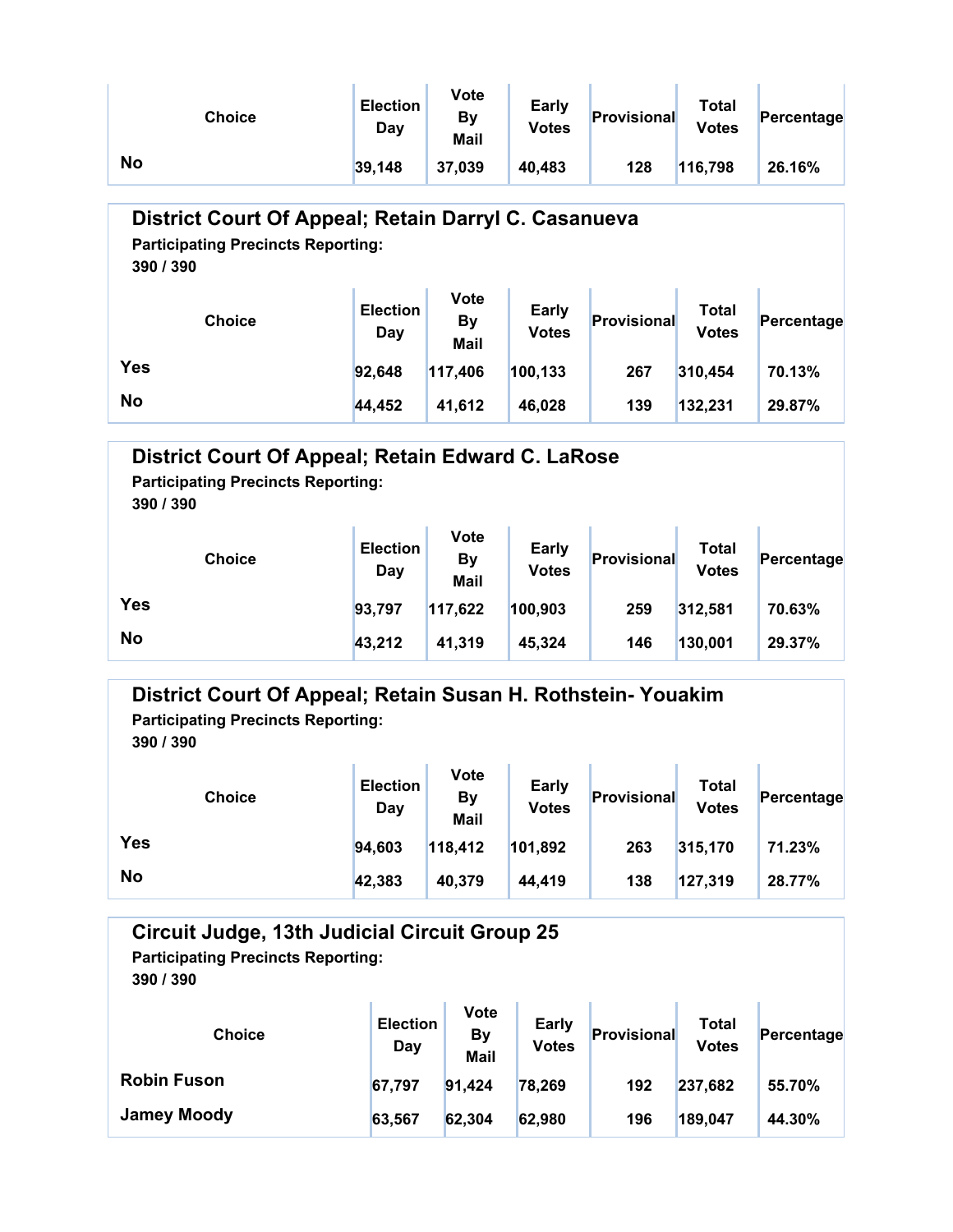| <b>Choice</b>                                                                                                                                                                            | <b>Election</b><br><b>Day</b> | <b>Vote</b><br><b>By</b><br><b>Mail</b> | <b>Early</b><br><b>Votes</b> | Provisional | <b>Total</b><br><b>Votes</b> | Percentage |  |  |  |
|------------------------------------------------------------------------------------------------------------------------------------------------------------------------------------------|-------------------------------|-----------------------------------------|------------------------------|-------------|------------------------------|------------|--|--|--|
| <b>County Court Judge Group 2</b><br><b>Participating Precincts Reporting:</b><br>390 / 390                                                                                              |                               |                                         |                              |             |                              |            |  |  |  |
| <b>Choice</b>                                                                                                                                                                            | <b>Election</b><br>Day        | Vote<br><b>By</b><br><b>Mail</b>        | <b>Early</b><br><b>Votes</b> | Provisional | <b>Total</b><br><b>Votes</b> | Percentage |  |  |  |
| <b>Lisa Allen</b>                                                                                                                                                                        | 78,501                        | 79,786                                  | 76,850                       | 250         | 235,387                      | 55.62%     |  |  |  |
| <b>Greg Green</b>                                                                                                                                                                        | 51,540                        | 73,131                                  | 62,988                       | 134         | 187,793                      | 44.38%     |  |  |  |
| <b>County Court Judge Group 8</b><br><b>Participating Precincts Reporting:</b><br>390 / 390<br><b>Vote</b>                                                                               |                               |                                         |                              |             |                              |            |  |  |  |
| <b>Choice</b>                                                                                                                                                                            | <b>Election</b><br>Day        | <b>By</b><br><b>Mail</b>                | Early<br><b>Votes</b>        | Provisional | <b>Total</b><br><b>Votes</b> | Percentage |  |  |  |
| <b>Jack Gutman</b>                                                                                                                                                                       | 76,853                        | 95,992                                  | 80,198                       | 214         | 253,257                      | 60.66%     |  |  |  |
| <b>E. Michael Isaak</b>                                                                                                                                                                  | 51,197                        | 55,308                                  | 57,560                       | 168         | 164,233                      | 39.34%     |  |  |  |
| <b>School Board Member District 1</b><br><b>Participating Precincts Reporting:</b><br>65 / 65<br>Vote<br><b>Election</b><br><b>Early</b><br><b>Total</b><br><b>Choice</b><br>Provisional |                               |                                         |                              |             |                              |            |  |  |  |
|                                                                                                                                                                                          | Day                           | <b>By</b><br>Mail                       | <b>votes</b>                 |             | <b>votes</b>                 | Percentage |  |  |  |
| <b>Steve Cona</b>                                                                                                                                                                        | 12,886                        | 14,396                                  | 11,811                       | 38          | 39,131                       | 53.69%     |  |  |  |
| <b>William Henry Person</b>                                                                                                                                                              | 9,817                         | 12,826                                  | 11,093                       | 23          | 33,759                       | 46.31%     |  |  |  |
| <b>School Board Member District 6</b><br><b>Participating Precincts Reporting:</b><br>390 / 390<br><b>Vote</b><br>Early<br><b>Election</b><br><b>Total</b>                               |                               |                                         |                              |             |                              |            |  |  |  |

| <b>Choice</b>                   | <b>Election</b><br>Day | <b>Vote</b><br>Βv<br><b>Mail</b> | Early<br><b>Votes</b> | Provisional | Total<br><b>Votes</b> | Percentage |
|---------------------------------|------------------------|----------------------------------|-----------------------|-------------|-----------------------|------------|
| <b>Karen Perez</b>              | 78,982                 | 82,900                           | 71,909                | 245         | 234,036               | 54.20%     |
| <b>Henry "Shake" Washington</b> | 53,907                 | 72,818                           | 70,888                | 161         | 197,774               | 45.80%     |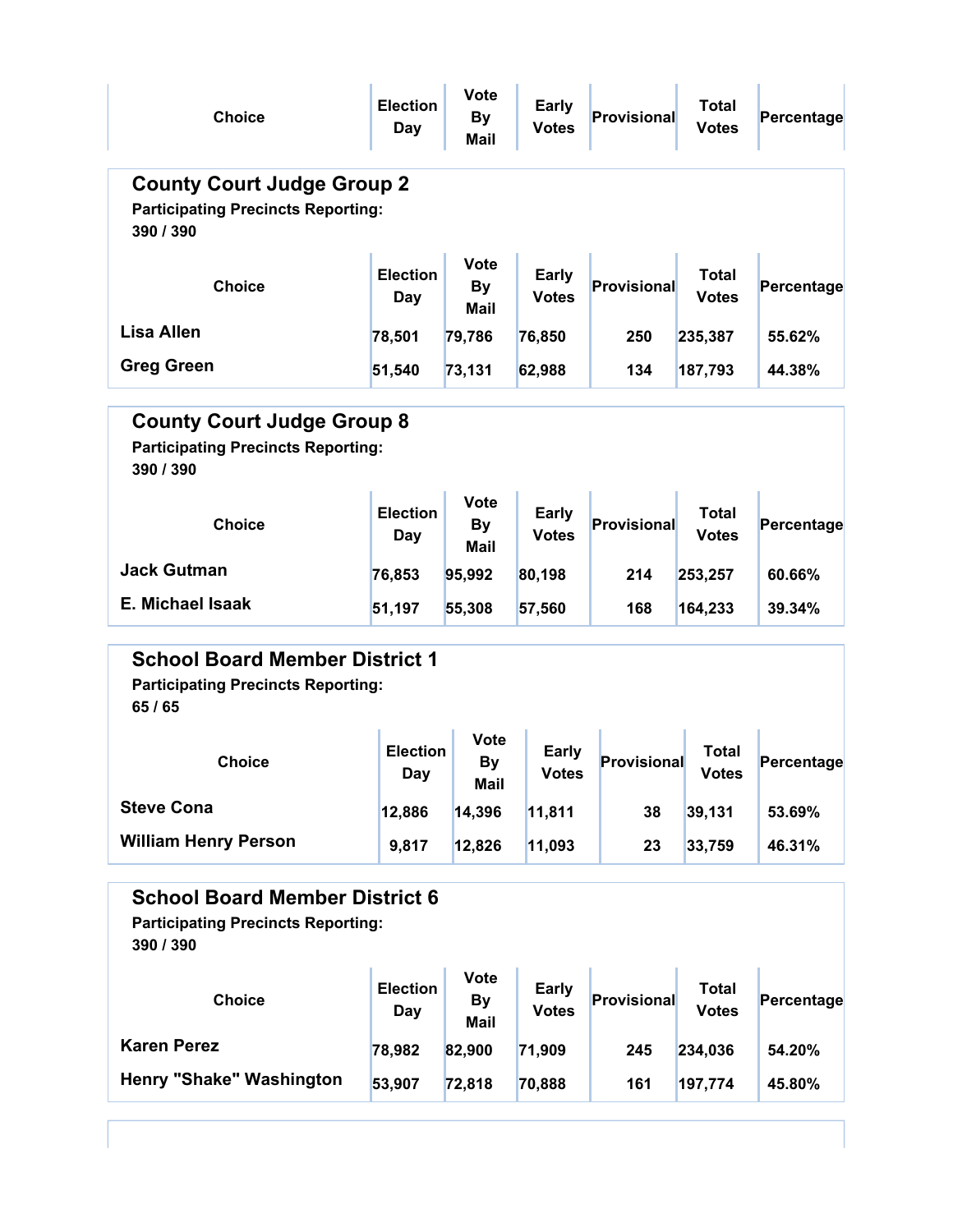### Temple Terrace City Council (Vote for up to 3)

Participating Precincts Reporting:

13 / 13

| <b>Choice</b>           | <b>Election</b><br>Day | <b>Vote</b><br><b>By</b><br><b>Mail</b> | <b>Early</b><br><b>Votes</b> | Provisional    | Total<br><b>Votes</b> | Percentage |
|-------------------------|------------------------|-----------------------------------------|------------------------------|----------------|-----------------------|------------|
| <b>James Chambers</b>   | ۰                      | $\blacksquare$                          | $\blacksquare$               | $\blacksquare$ | 4,430                 | 23.39%     |
| <b>Cheri S. Donohue</b> | ۰                      | $\blacksquare$                          | $\blacksquare$               | $\blacksquare$ | 5,672                 | 29.95%     |
| <b>Gil Schisler</b>     | ٠                      | $\blacksquare$                          | $\blacksquare$               | $\blacksquare$ | 4,877                 | 25.75%     |
| <b>Don Statz</b>        | ۰                      | $\blacksquare$                          | ٠                            | $\blacksquare$ | 3,961                 | 20.91%     |

| <b>Soil and Water Conservation District Group 1</b><br><b>Participating Precincts Reporting:</b><br>390 / 390 |                        |                                  |                       |             |                              |            |  |  |  |
|---------------------------------------------------------------------------------------------------------------|------------------------|----------------------------------|-----------------------|-------------|------------------------------|------------|--|--|--|
| <b>Choice</b>                                                                                                 | <b>Election</b><br>Day | <b>Vote</b><br><b>By</b><br>Mail | Early<br><b>Votes</b> | Provisional | <b>Total</b><br><b>Votes</b> | Percentage |  |  |  |
| Joshua Carrasco                                                                                               | 30,176                 | 29,070                           | 26,708                | 97          | 86,051                       | 22.58%     |  |  |  |
| <b>Kathy Eckdahl</b>                                                                                          | 45,265                 | 57,256                           | 51,776                | 150         | 154,447                      | 40.52%     |  |  |  |
| <b>Michael Hegarty</b>                                                                                        | 22,990                 | 22,020                           | 22,415                | 63          | 67,488                       | 17.71%     |  |  |  |
| <b>David Maynard</b>                                                                                          | 21,970                 | 26,647                           | 24,495                | 53          | 73,165                       | 19.20%     |  |  |  |

### Soil and Water Conservation District Group 3

Participating Precincts Reporting: 390 / 390

| <b>Choice</b>                 | <b>Election</b><br>Day | <b>Vote</b><br><b>By</b><br><b>Mail</b> | Early<br><b>Votes</b> | Provisional | Total<br><b>Votes</b> | Percentage |
|-------------------------------|------------------------|-----------------------------------------|-----------------------|-------------|-----------------------|------------|
| <b>Michael Hepburn</b>        | 43,564                 | 52,601                                  | 45,922                | 126         | 142,213               | 38.09%     |
| <b>Francisco Pierre-Louis</b> | 37,009                 | 37,597                                  | 41,130                | 136         | 115,872               | 31.03%     |
| John Waterman                 | 37,461                 | 42,051                                  | 35,675                | 94          | 115,281               | 30.88%     |

n.

| <b>Soil and Water Conservation District Group 5</b><br><b>Participating Precincts Reporting:</b><br>390 / 390 |                        |                                  |                       |             |                       |            |  |
|---------------------------------------------------------------------------------------------------------------|------------------------|----------------------------------|-----------------------|-------------|-----------------------|------------|--|
| <b>Choice</b>                                                                                                 | <b>Election</b><br>Day | <b>Vote</b><br>By<br><b>Mail</b> | Early<br><b>Votes</b> | Provisional | Total<br><b>Votes</b> | Percentage |  |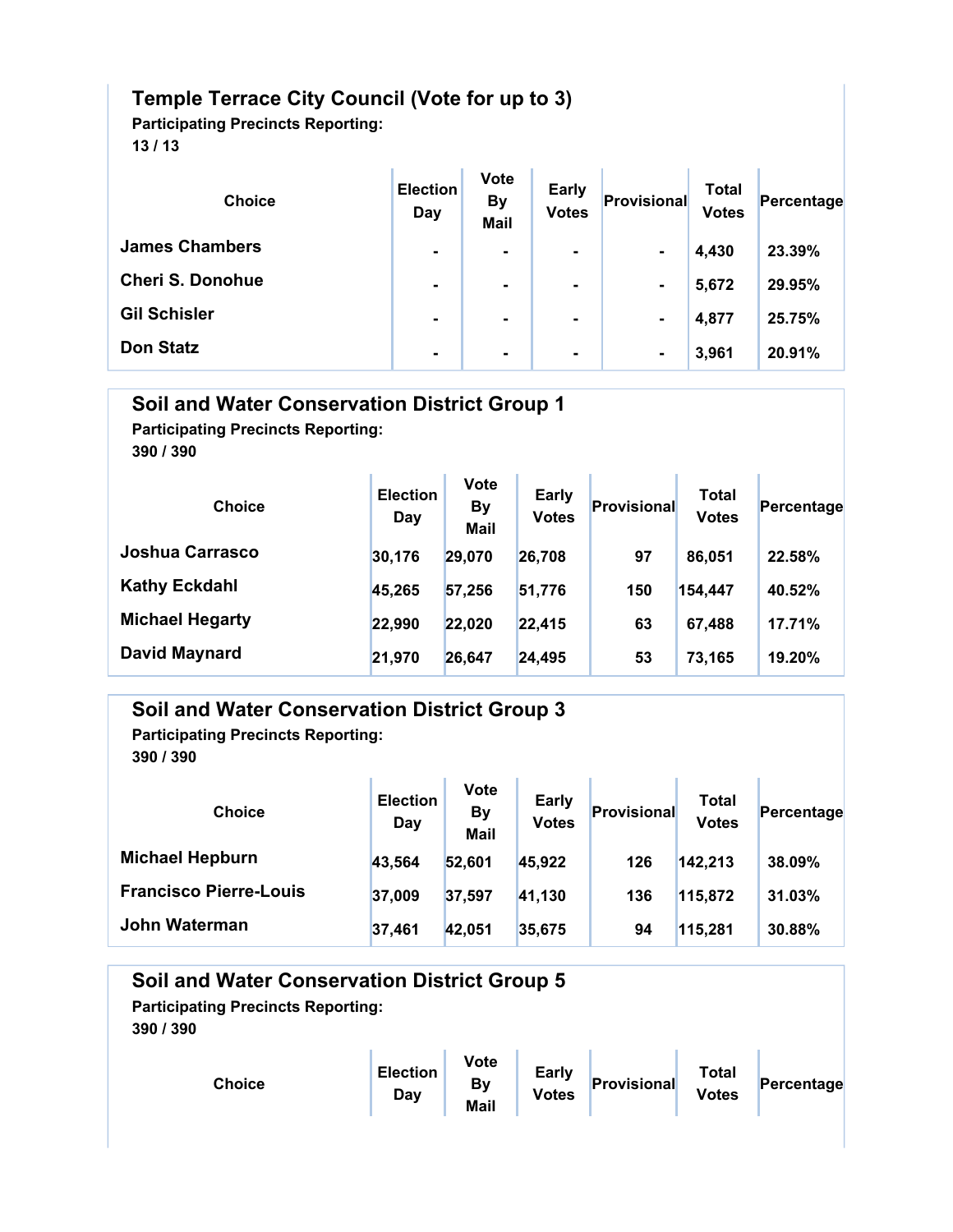| <b>Choice</b>         | <b>Election</b><br>Day | <b>Vote</b><br><b>By</b><br><b>Mail</b> | <b>Early</b><br><b>Votes</b> | Provisional | Total<br><b>Votes</b> | Percentage |
|-----------------------|------------------------|-----------------------------------------|------------------------------|-------------|-----------------------|------------|
| <b>Andrew Brooks</b>  | 50,040                 | 51,158                                  | 47,591                       | 165         | 148,954               | 39.60%     |
| <b>Matt Gozdor</b>    | 24,055                 | 33,894                                  | 30,409                       | 63          | 88,421                | 23.51%     |
| <b>Travis Medling</b> | 14,149                 | 14,943                                  | 13,966                       | 43          | 43,101                | 11.46%     |
| <b>Ray Young</b>      | 30,406                 | 33,362                                  | 31,850                       | 84          | 95,702                | 25.44%     |

#### Supervisor, Belmont CDD Seat 3

Participating Precincts Reporting:

 $1/1$ 

| <b>Choice</b>           | <b>Election</b><br>Day | <b>Vote</b><br><b>By</b><br><b>Mail</b> | <b>Early</b><br><b>Votes</b> | Provisional | Total<br><b>Votes</b> | Percentage |
|-------------------------|------------------------|-----------------------------------------|------------------------------|-------------|-----------------------|------------|
| <b>Richard Bauman</b>   | 68                     | 64                                      | 59                           | 0           | 191                   | 26.79%     |
| <b>Shannon M. Carey</b> | 115                    | 141                                     | 132                          | 0           | 388                   | 54.42%     |
| <b>Adrian McCray</b>    | 44                     | 31                                      | 59                           | 0           | 134                   | 18.79%     |

#### Supervisor, Cory Lakes CDD Seat 4 Participating Precincts Reporting:

 $1/1$ 

| <b>Choice</b>       | <b>Election</b><br>Day | <b>Vote</b><br><b>By</b><br><b>Mail</b> | <b>Early</b><br><b>Votes</b> | Provisional | Total<br><b>Votes</b> | Percentage |
|---------------------|------------------------|-----------------------------------------|------------------------------|-------------|-----------------------|------------|
| <b>Steven Hancz</b> | 71                     | 173                                     | 186                          | 0           | 430                   | 42.12%     |
| Sheila E. Haque     | 103                    | 207                                     | 281                          | 0           | 591                   | 57.88%     |

#### Supervisor, The Hammocks CDD Seat 3

Participating Precincts Reporting:

 $1/1$ 

| <b>Choice</b>              | <b>Election</b><br>Day | <b>Vote</b><br>By<br><b>Mail</b> | <b>Early</b><br><b>Votes</b> | Provisional | <b>Total</b><br><b>Votes</b> | Percentage |
|----------------------------|------------------------|----------------------------------|------------------------------|-------------|------------------------------|------------|
| <b>William J. Bryson</b>   | 23                     | 19                               | 33                           | 0           | 75                           | 24.04%     |
| <b>Ashley Lynch-Harris</b> | 73                     | 57                               | 107                          | 0           | 237                          | 75.96%     |

#### Supervisor, Harbor Bay CDD Seat 1 Participating Precincts Reporting:  $1/1$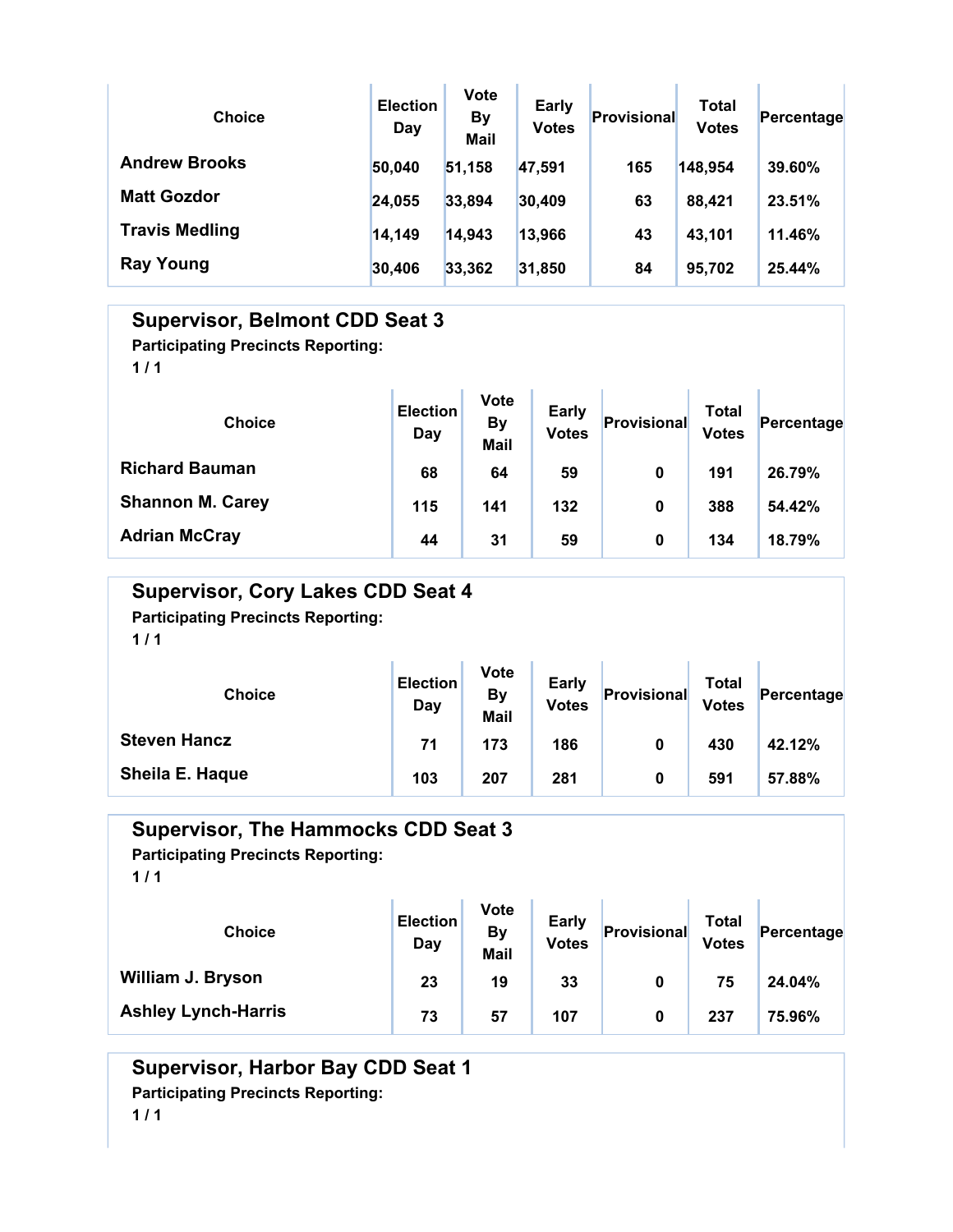| <b>Choice</b>        | <b>Election</b><br>Day | <b>Vote</b><br>By<br><b>Mail</b> | <b>Early</b><br><b>Votes</b> | Provisional | Total<br><b>Votes</b> | Percentage |
|----------------------|------------------------|----------------------------------|------------------------------|-------------|-----------------------|------------|
| <b>Brett Scoccia</b> | 110                    | 171                              | 162                          | 0           | 443                   | 36.64%     |
| <b>Ryan Wick</b>     | 199                    | 338                              | 229                          | 0           | 766                   | 63.36%     |

### Supervisor, Harbor Bay CDD Seat 2

Participating Precincts Reporting:

 $1/1$ 

| <b>Choice</b>      | <b>Election</b><br>Day | <b>Vote</b><br>By<br>Mail | <b>Early</b><br><b>Votes</b> | Provisional | <b>Total</b><br><b>Votes</b> | Percentage |
|--------------------|------------------------|---------------------------|------------------------------|-------------|------------------------------|------------|
| <b>Alan Grofe</b>  | 132                    | 193                       | 160                          | 0           | 485                          | 40.48%     |
| Daniel J. Leventry | 172                    | 313                       | 228                          | 0           | 713                          | 59.52%     |

### Supervisor, Harbor Bay CDD Seat 3

Participating Precincts Reporting:

 $1/1$ 

| <b>Choice</b>             | <b>Election</b><br>Day | <b>Vote</b><br>By<br>Mail | <b>Early</b><br><b>Votes</b> | Provisional | Total<br><b>Votes</b> | Percentage |
|---------------------------|------------------------|---------------------------|------------------------------|-------------|-----------------------|------------|
| <b>Michael Lee Maurer</b> | 165                    | 275                       | 192                          | 0           | 632                   | 50.84%     |
| <b>Tim Nargi</b>          | 156                    | 247                       | 208                          | 0           | 611                   | 49.16%     |

### Supervisor, The Highlands CDD Seat 2

Participating Precincts Reporting:

| <b>Choice</b>            | <b>Election</b><br>Day | <b>Vote</b><br><b>By</b><br><b>Mail</b> | <b>Early</b><br><b>Votes</b> | Provisional    | Total<br><b>Votes</b> | Percentage |  |
|--------------------------|------------------------|-----------------------------------------|------------------------------|----------------|-----------------------|------------|--|
| <b>Trang Chu</b>         | $\blacksquare$         | $\blacksquare$                          | ۰.                           | $\blacksquare$ | 577                   | 51.98%     |  |
| <b>Christopher Rezac</b> | $\blacksquare$         | $\blacksquare$                          | $\blacksquare$               | $\blacksquare$ | 348                   | 31.35%     |  |
| <b>Albert E. Thomka</b>  | 54                     | 56                                      | 75                           | 0              | 185                   | 16.67%     |  |

| Supervisor, Mira Lago West CDD Seat 4<br><b>Participating Precincts Reporting:</b><br>1/1 |                        |                                         |                              |             |                       |            |
|-------------------------------------------------------------------------------------------|------------------------|-----------------------------------------|------------------------------|-------------|-----------------------|------------|
| <b>Choice</b>                                                                             | <b>Election</b><br>Day | <b>Vote</b><br><b>By</b><br><b>Mail</b> | <b>Early</b><br><b>Votes</b> | Provisional | Total<br><b>Votes</b> | Percentage |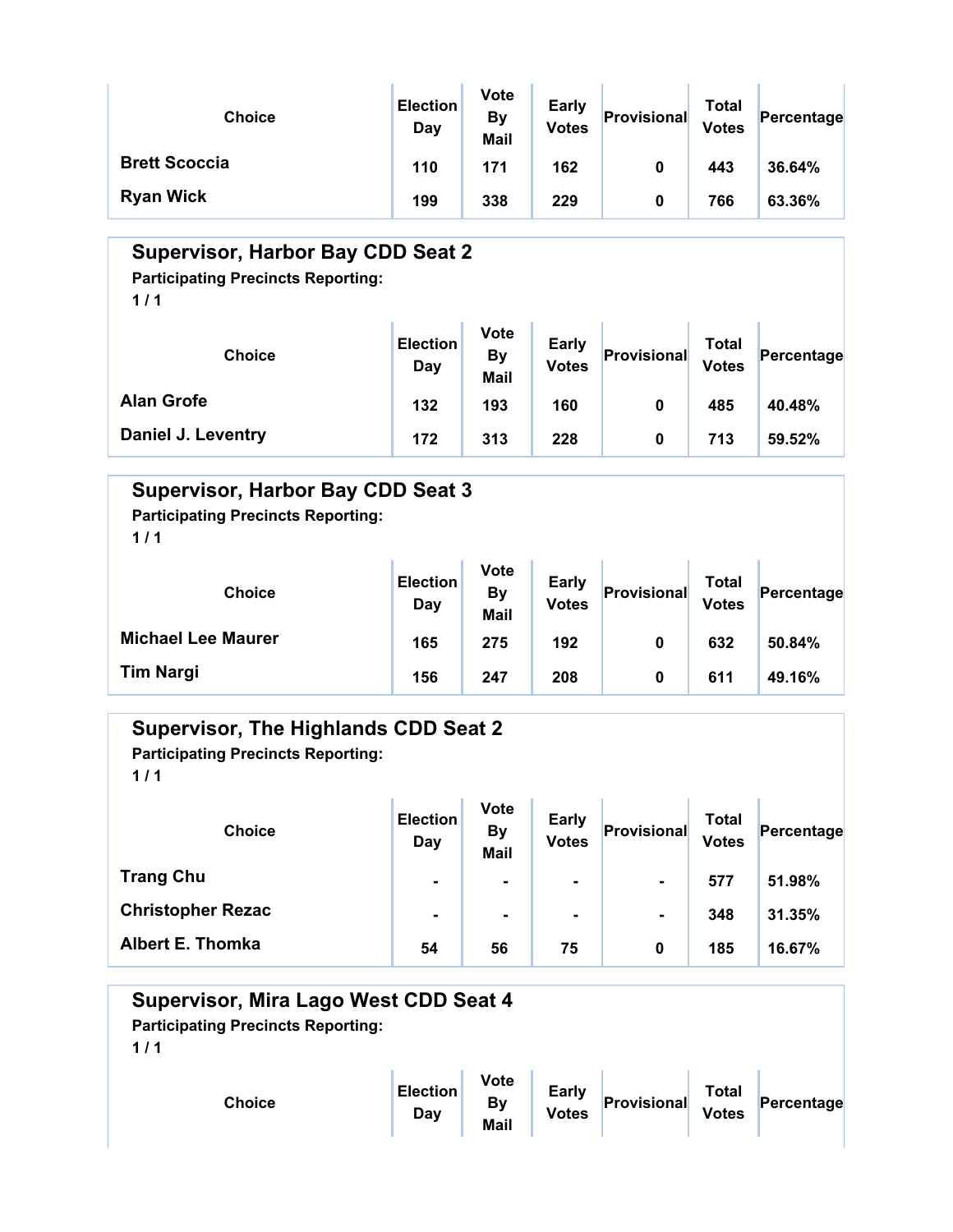| <b>Choice</b>            | <b>Election</b><br>Day | <b>Vote</b><br>By<br><b>Mail</b> | Early<br><b>Votes</b> | Provisional | Total<br><b>Votes</b> | Percentage |
|--------------------------|------------------------|----------------------------------|-----------------------|-------------|-----------------------|------------|
| <b>Justin M. Goushaw</b> | 110                    | 122                              | 116                   | 0           | 348                   | 54.37%     |
| <b>Robert McCarthy</b>   | 83                     | 100                              | 109                   | 0           | 292                   | 45.62%     |

#### Supervisor, Park Place CDD Seat 5

Participating Precincts Reporting:

 $1/1$ 

| <b>Choice</b>                 | <b>Election</b><br>Day | <b>Vote</b><br><b>By</b><br><b>Mail</b> | <b>Early</b><br><b>Votes</b> | Provisional    | <b>Total</b><br><b>Votes</b> | Percentage |
|-------------------------------|------------------------|-----------------------------------------|------------------------------|----------------|------------------------------|------------|
| <b>Doris Healey Cockerell</b> | $\blacksquare$         | $\blacksquare$                          | $\blacksquare$               | $\blacksquare$ | 408                          | 59.30%     |
| <b>Donald "Don" Robinson</b>  | 69                     | 80                                      | 131                          | 0              | 280                          | 40.70%     |

#### Supervisor, River Bend CDD Seat 1

Participating Precincts Reporting:

 $1/1$ 

| <b>Choice</b>           | <b>Election</b><br>Day | <b>Vote</b><br>By<br>Mail | <b>Early</b><br><b>Votes</b> | Provisional | Total<br><b>Votes</b> | Percentage |
|-------------------------|------------------------|---------------------------|------------------------------|-------------|-----------------------|------------|
| Lance C. Belka          | 98                     | 74                        | 126                          | 0           | 298                   | 37.96%     |
| <b>Andrew J. Pouget</b> | 163                    | 151                       | 173                          | 0           | 487                   | 62.04%     |

 $Percentage$ 

#### Supervisor, River Bend CDD Seat 2

Participating Precincts Reporting:  $1/1$ 

Choice **Election Day** Vote By Mail Early Early **Provisional** Total Votes Phillip L. Holloway 108 64 131 0 303 38.11%

#### Supervisor, River Bend CDD Seat 3 Choice **Election** Day Vote By Mail Early Early **Provisional** Total Votes Percentage William S. Bish 87 | 87 | 79 | 119 | 0 | 285 | 36.49% Participating Precincts Reporting:  $1/1$

Jayne Tingley **155 159 178 0 179 178 159 178** 159 178 1.89%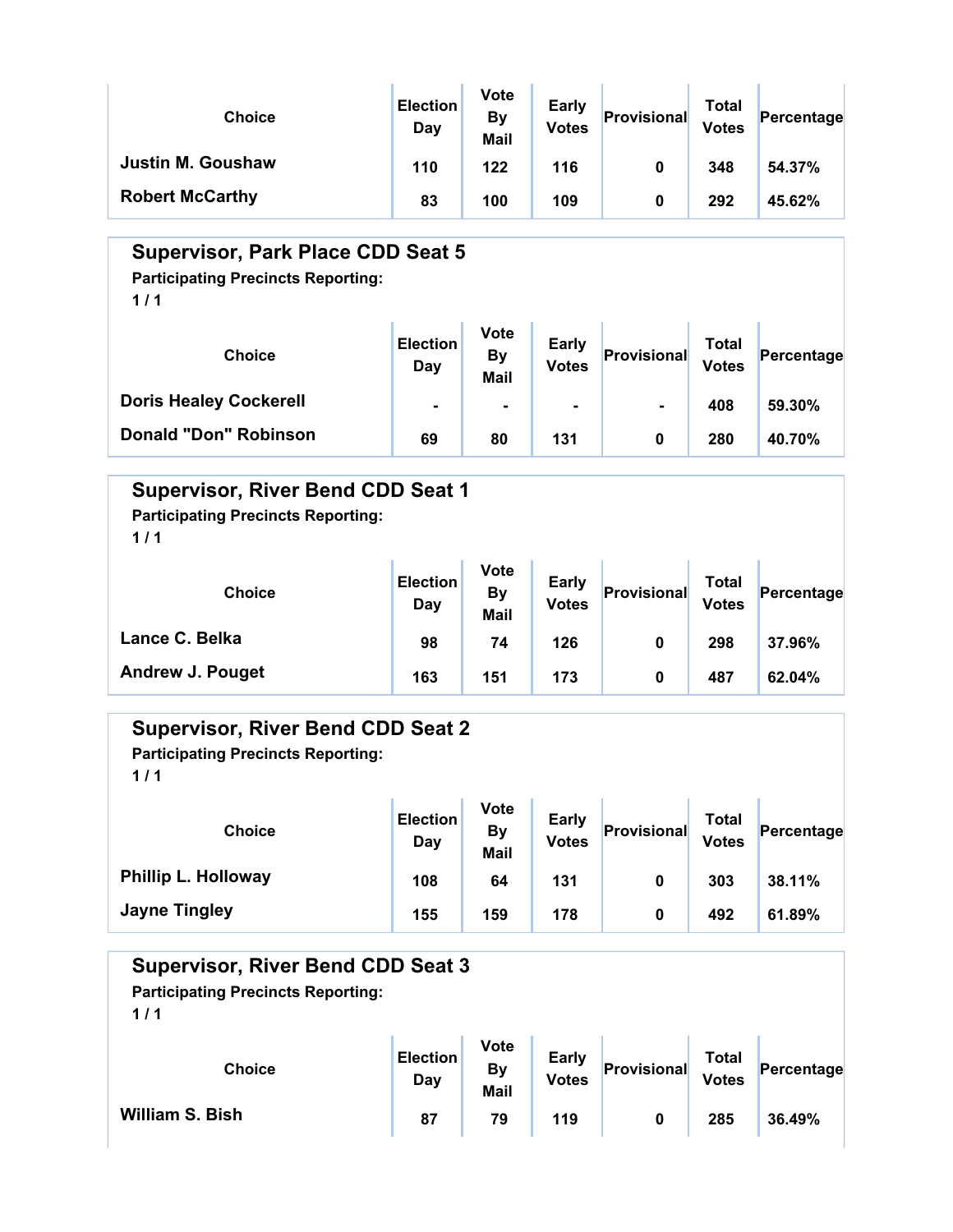| <b>Choice</b>                                                                                | <b>Election</b><br>Day | <b>Vote</b><br><b>By</b><br>Mail        | <b>Early</b><br><b>Votes</b> | <b>Provisional</b> | <b>Total</b><br><b>Votes</b> | Percentage |  |  |
|----------------------------------------------------------------------------------------------|------------------------|-----------------------------------------|------------------------------|--------------------|------------------------------|------------|--|--|
| <b>Richard A. DeBrosse</b>                                                                   | 173                    | 144                                     | 179                          | $\bf{0}$           | 496                          | 63.51%     |  |  |
| <b>Supervisor, Rivercrest CDD Seat 1</b><br><b>Participating Precincts Reporting:</b><br>1/1 |                        |                                         |                              |                    |                              |            |  |  |
| <b>Choice</b>                                                                                | <b>Election</b><br>Day | <b>Vote</b><br><b>By</b><br><b>Mail</b> | <b>Early</b><br><b>Votes</b> | <b>Provisional</b> | <b>Total</b><br><b>Votes</b> | Percentage |  |  |
| <b>Catherine F. Arnaez</b>                                                                   | 178                    | 166                                     | 146                          | $\bf{0}$           | 490                          | 42.94%     |  |  |
| Jamey B. Levis                                                                               | 83                     | 103                                     | 70                           | $\bf{0}$           | 256                          | 22.44%     |  |  |
| Joseph A. McGee                                                                              | 181                    | 109                                     | 105                          | $\bf{0}$           | 395                          | 34.62%     |  |  |

### Supervisor, Rivercrest CDD Seat 3

Participating Precincts Reporting:

 $1/1$ 

| <b>Choice</b>      | <b>Election</b><br>Day | <b>Vote</b><br>By<br><b>Mail</b> | <b>Early</b><br><b>Votes</b> | Provisional | <b>Total</b><br><b>Votes</b> | Percentage |
|--------------------|------------------------|----------------------------------|------------------------------|-------------|------------------------------|------------|
| <b>Frank Nocco</b> | 163                    | 174                              | 126                          | 0           | 463                          | 40.47%     |
| Michael J. Ryan    | 283                    | 203                              | 195                          | 0           | 681                          | 59.53%     |

### Supervisor, South Fork East CDD Seat 3

Participating Precincts Reporting:

| <b>Choice</b>        | <b>Election</b><br>Day | <b>Vote</b><br><b>By</b><br><b>Mail</b> | <b>Early</b><br><b>Votes</b> | Provisional | Total<br><b>Votes</b> | Percentage |
|----------------------|------------------------|-----------------------------------------|------------------------------|-------------|-----------------------|------------|
| <b>Hope Brisette</b> | 145                    | 139                                     | 138                          | 0           | 422                   | 35.20%     |
| <b>Mona Dixon</b>    | 135                    | 134                                     | 166                          | 0           | 435                   | 36.28%     |
| Perry L. Strimpel Sr | 114                    | 131                                     | 97                           | 0           | 342                   | 28.52%     |

| <b>Supervisor, Tampa Palms OST CDD Seat 3</b><br><b>Participating Precincts Reporting:</b><br>2/2 |                        |                                  |                              |             |                       |            |
|---------------------------------------------------------------------------------------------------|------------------------|----------------------------------|------------------------------|-------------|-----------------------|------------|
| <b>Choice</b>                                                                                     | <b>Election</b><br>Day | <b>Vote</b><br>By<br><b>Mail</b> | <b>Early</b><br><b>Votes</b> | Provisional | Total<br><b>Votes</b> | Percentage |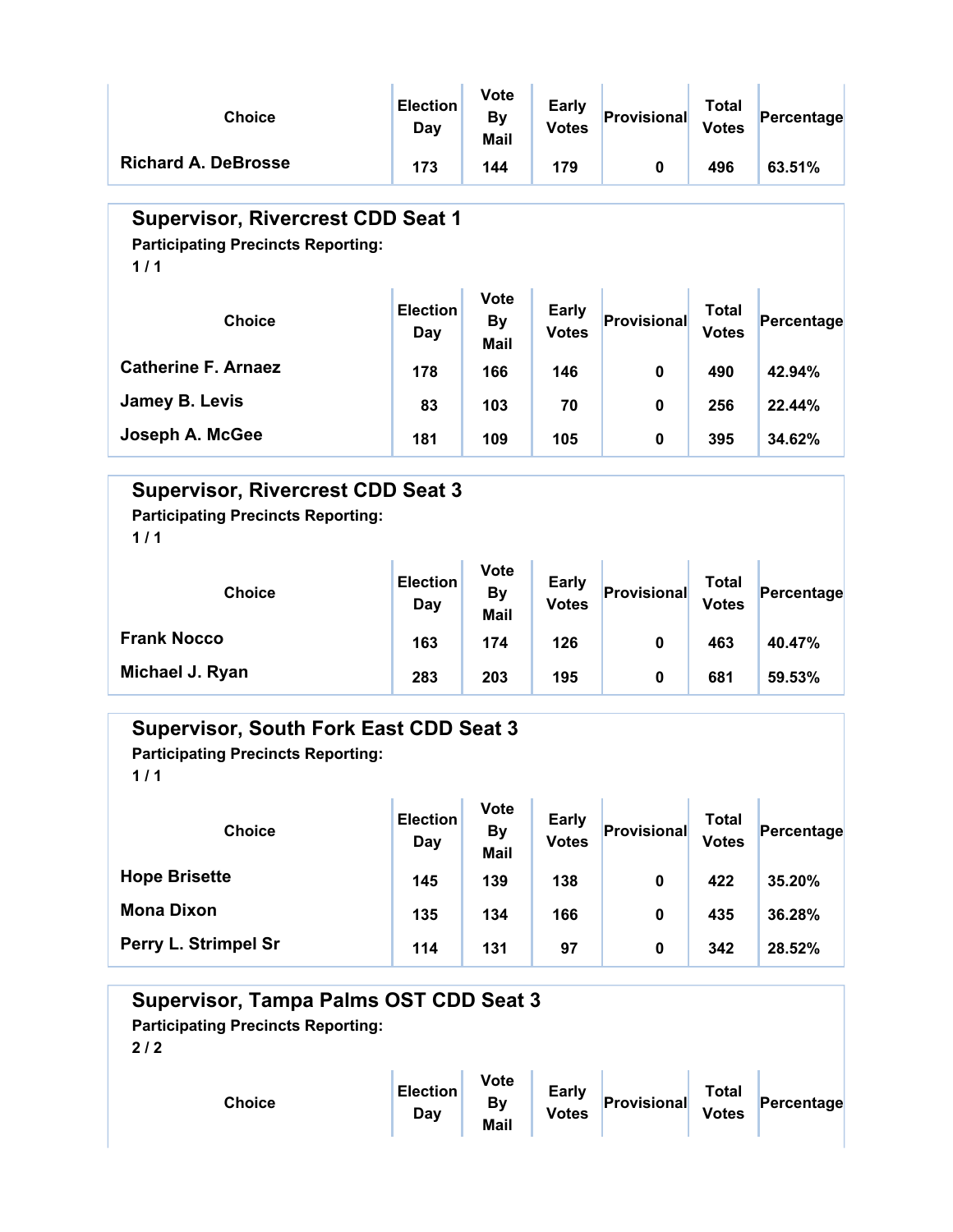| <b>Choice</b>     | <b>Election</b><br>Day | <b>Vote</b><br><b>By</b><br><b>Mail</b> | <b>Early</b><br><b>Votes</b> | Provisional | Total<br><b>Votes</b> | Percentage |
|-------------------|------------------------|-----------------------------------------|------------------------------|-------------|-----------------------|------------|
| <b>Jay Krause</b> | $\blacksquare$         | ۰                                       | ۰                            |             | 1,401                 | 58.25%     |
| Donald H. Noble   | 213                    | 373                                     | 418                          | 0           | 1,004                 | 41.75%     |

### No. 1 Constitutional Amendment

# Participating Precincts Reporting:

390 / 390

| <b>Choice</b> | <b>Election</b><br>Day | Vote<br>By<br>Mail | <b>Early</b><br><b>Votes</b> | Provisional | Total<br><b>Votes</b> | Percentage |
|---------------|------------------------|--------------------|------------------------------|-------------|-----------------------|------------|
| <b>Yes</b>    | 82,707                 | 100,719            | 84,036                       | 245         | 267,707               | 53.73%     |
| <b>No</b>     | 74,211                 | 74,997             | 81,150                       | 221         | 230,579               | 46.27%     |

#### No. 2 Constitutional Amendment

Participating Precincts Reporting:

390 / 390

| <b>Choice</b> | <b>Election</b><br>Day | <b>Vote</b><br>By<br>Mail | <b>Early</b><br><b>Votes</b> | Provisional | Total<br><b>Votes</b> | Percentage |
|---------------|------------------------|---------------------------|------------------------------|-------------|-----------------------|------------|
| <b>Yes</b>    | 92,063                 | 106,283                   | 91,434                       | 270         | 290,050               | 59.00%     |
| <b>No</b>     | 62,627                 | 66,920                    | 71,860                       | 194         | 201,601               | 41.00%     |

#### No. 3 Constitutional Amendment

Participating Precincts Reporting: 390 / 390

Choice Election Day Vote By Mail Early Early **Provisional** Total Votes Percentage Yes 104,566 123,017 109,097 342 337,022 67.02% No 32.98% 54,175 54,126 57,377 140 165,818 32.98%

### No. 4 Constitutional Amendment

Participating Precincts Reporting:

| <b>Choice</b> | <b>Election</b><br>Day | Vote<br>By<br>Mail | <b>Early</b><br><b>Votes</b> | Provisional | Total<br><b>Votes</b> | Percentage |
|---------------|------------------------|--------------------|------------------------------|-------------|-----------------------|------------|
| <b>Yes</b>    | 104,718                | 118,997            | 113,835                      | 345         | 337,895               | 66.77%     |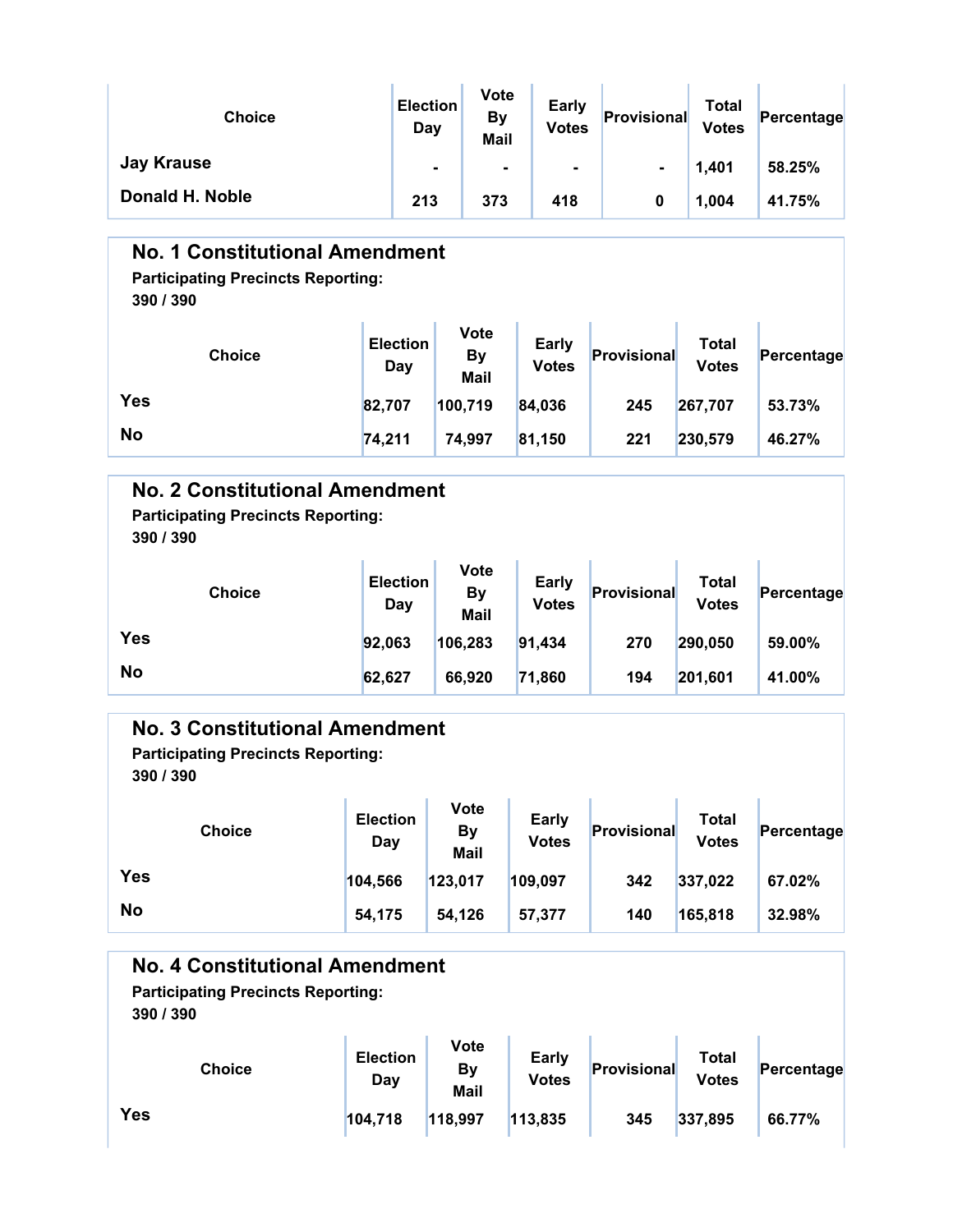| <b>Choice</b>                                                                                   | <b>Election</b><br>Day | Vote<br><b>By</b><br>Mail               | <b>Early</b><br><b>Votes</b> | Provisional        | <b>Total</b><br><b>Votes</b> | Percentage |  |  |
|-------------------------------------------------------------------------------------------------|------------------------|-----------------------------------------|------------------------------|--------------------|------------------------------|------------|--|--|
| <b>No</b>                                                                                       | 55,088                 | 59,259                                  | 53,696                       | 136                | 168,179                      | 33.23%     |  |  |
| <b>No. 5 Constitutional Amendment</b><br><b>Participating Precincts Reporting:</b><br>390 / 390 |                        |                                         |                              |                    |                              |            |  |  |
| <b>Choice</b>                                                                                   | <b>Election</b><br>Day | <b>Vote</b><br><b>By</b><br><b>Mail</b> | <b>Early</b><br><b>Votes</b> | <b>Provisional</b> | <b>Total</b><br><b>Votes</b> | Percentage |  |  |
| <b>Yes</b>                                                                                      | 94,875                 | 112,144                                 | 92,544                       | 273                | 299,836                      | 60.28%     |  |  |
| <b>No</b>                                                                                       | 61,673                 | 63,453                                  | 72,247                       | 193                | 197,566                      | 39.72%     |  |  |
| <b>No. 6 Constitutional Revision</b><br><b>Participating Precincts Reporting:</b><br>390 / 390  |                        |                                         |                              |                    |                              |            |  |  |
| <b>Choice</b>                                                                                   | <b>Election</b><br>Day | Vote<br><b>By</b><br><b>Mail</b>        | <b>Early</b><br><b>Votes</b> | <b>Provisional</b> | <b>Total</b><br><b>Votes</b> | Percentage |  |  |
| <b>Yes</b>                                                                                      | 95,490                 | 105,569                                 | 90,558                       | 309                | 291,926                      | 58.45%     |  |  |
| <b>No</b>                                                                                       | 61,970                 | 70,533                                  | 74,863                       | 163                | 207,529                      | 41.55%     |  |  |

### No. 7 Constitutional Revision

Participating Precincts Reporting:

390 / 390

| <b>Choice</b> | <b>Election</b><br>Day | Vote<br>By<br><b>Mail</b> | <b>Early</b><br><b>Votes</b> | Provisional | Total<br><b>Votes</b> | Percentage |
|---------------|------------------------|---------------------------|------------------------------|-------------|-----------------------|------------|
| <b>Yes</b>    | 105,783                | 114,887                   | 100,516                      | 354         | 321,540               | 63.78%     |
| <b>No</b>     | 52,806                 | 63,204                    | 66,484                       | 121         | 182,615               | 36.22%     |

#### No. 9 Constitutional Revision

Participating Precincts Reporting: 390 / 390

| <b>Choice</b> | <b>Election</b><br>Day | Vote<br><b>By</b><br>Mail | <b>Early</b><br><b>Votes</b> | Provisional | Total<br><b>Votes</b> | Percentage |
|---------------|------------------------|---------------------------|------------------------------|-------------|-----------------------|------------|
| <b>Yes</b>    | 104,945                | 121,177                   | 110,903                      | 331         | 337,356               | 66.81%     |
| <b>No</b>     | 53,803                 | 57.450                    | 56,205                       | 137         | 167,595               | 33.19%     |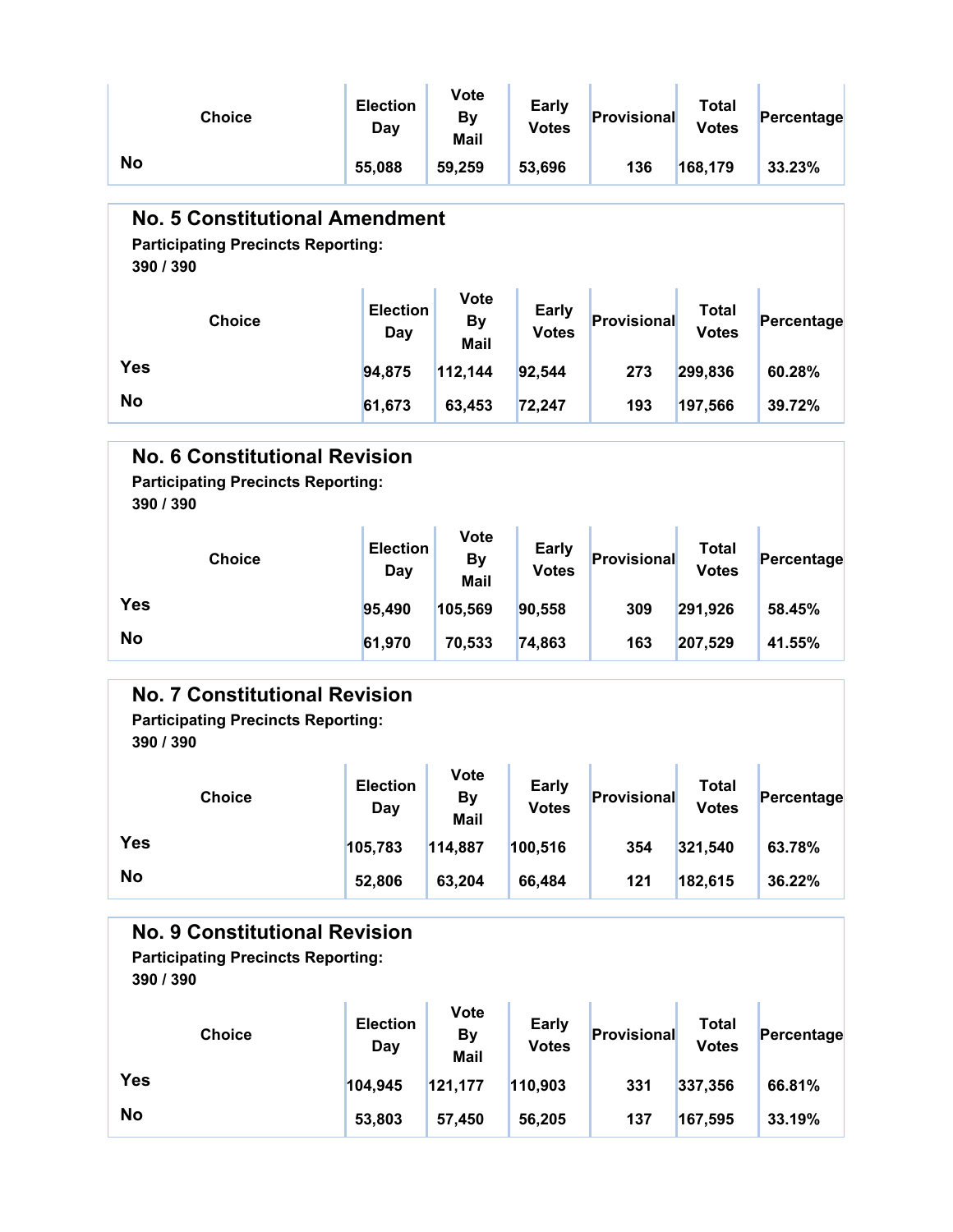| <b>Choice</b>                                                                                   | <b>Election</b><br><b>Day</b> | Vote<br><b>By</b><br><b>Mail</b>        | <b>Early</b><br><b>Votes</b> | <b>Provisional</b> | <b>Total</b><br><b>Votes</b> | Percentage |
|-------------------------------------------------------------------------------------------------|-------------------------------|-----------------------------------------|------------------------------|--------------------|------------------------------|------------|
| <b>No. 10 Constitutional Revision</b><br><b>Participating Precincts Reporting:</b><br>390 / 390 |                               |                                         |                              |                    |                              |            |
| <b>Choice</b>                                                                                   | <b>Election</b><br>Day        | Vote<br><b>By</b><br><b>Mail</b>        | <b>Early</b><br><b>Votes</b> | Provisional        | <b>Total</b><br><b>Votes</b> | Percentage |
| <b>Yes</b>                                                                                      | 93,875                        | 110,236                                 | 92,862                       | 301                | 297,274                      | 60.65%     |
| <b>No</b>                                                                                       | 59,079                        | 64,049                                  | 69,625                       | 151                | 192,904                      | 39.35%     |
|                                                                                                 |                               |                                         |                              |                    |                              |            |
| <b>No. 11 Constitutional Revision</b><br><b>Participating Precincts Reporting:</b><br>390 / 390 |                               |                                         |                              |                    |                              |            |
| <b>Choice</b>                                                                                   | <b>Election</b><br>Day        | <b>Vote</b><br><b>By</b><br><b>Mail</b> | <b>Early</b><br><b>Votes</b> | Provisional        | <b>Total</b><br><b>Votes</b> | Percentage |
| <b>Yes</b>                                                                                      | 86,002                        | 100,328                                 | 86,304                       | 277                | 272,911                      | 56.39%     |

Participating Precincts Reporting: 390 / 390

| <b>Choice</b> | <b>Election</b><br>Day | Vote<br>By<br>Mail | <b>Early</b><br><b>Votes</b> | Provisional | Total<br><b>Votes</b> | Percentage |
|---------------|------------------------|--------------------|------------------------------|-------------|-----------------------|------------|
| Yes           | 111,006                | 134,047            | 115,085                      | 341         | 360,479               | 72.42%     |
| <b>No</b>     | 44,747                 | 42,683             | 49,716                       | 126         | 137,272               | 27.58%     |

#### No. 13 Constitutional Revision

Participating Precincts Reporting:

| <b>Choice</b> | <b>Election</b><br>Day | Vote<br><b>By</b><br>Mail | <b>Early</b><br><b>Votes</b> | Provisional | Total<br><b>Votes</b> | Percentage |
|---------------|------------------------|---------------------------|------------------------------|-------------|-----------------------|------------|
| Yes           | 104,478                | 120,351                   | 108,890                      | 355         | 334,074               | 65.97%     |
| <b>No</b>     | 54,931                 | 58,867                    | 58,417                       | 128         | 172,343               | 34.03%     |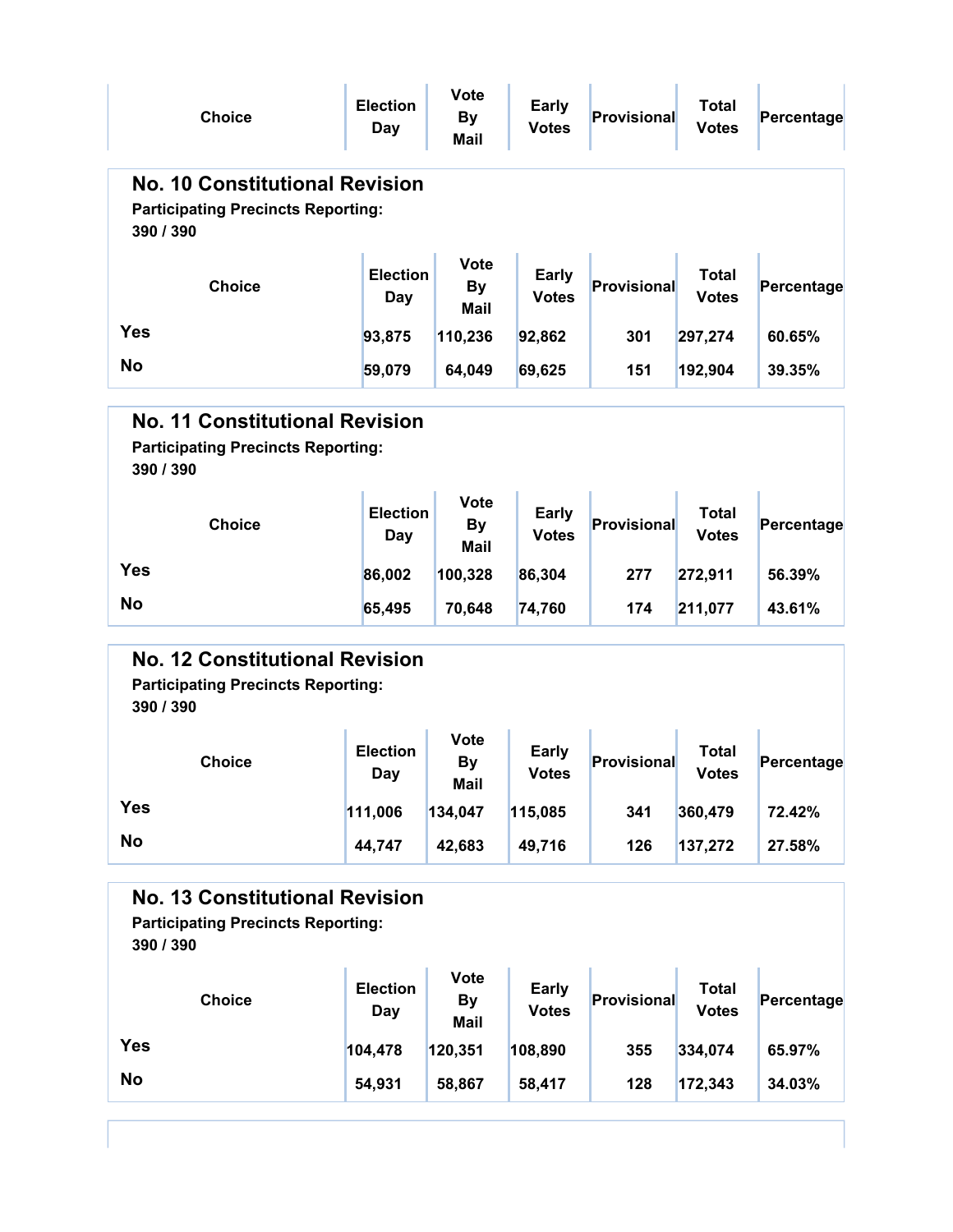### No. 2 Hillsborough County Referendum

Participating Precincts Reporting: 390 / 390

| <b>Choice</b> | <b>Election</b><br>Day | <b>Vote</b><br>By<br>Mail | <b>Early</b><br><b>Votes</b> | Provisional | Total<br><b>Votes</b> | Percentage |
|---------------|------------------------|---------------------------|------------------------------|-------------|-----------------------|------------|
| <b>Yes</b>    | 89,555                 | 99,024                    | 93,742                       | 320         | 282,641               | 57.29%     |
| <b>No</b>     | 66,646                 | 74,469                    | 69,417                       | 139         | 210,671               | 42.71%     |

| No. 3 Hillsborough County Referendum<br><b>Participating Precincts Reporting:</b><br>390 / 390 |                        |                                  |                       |             |                       |            |  |
|------------------------------------------------------------------------------------------------|------------------------|----------------------------------|-----------------------|-------------|-----------------------|------------|--|
| <b>Choice</b>                                                                                  | <b>Election</b><br>Day | <b>Vote</b><br><b>By</b><br>Mail | Early<br><b>Votes</b> | Provisional | Total<br><b>Votes</b> | Percentage |  |
| For the one-half cent tax                                                                      | 88,067                 | 96,435                           | 92,039                | 282         | 276,823               | 56.36%     |  |
| Against the one-half cent tax                                                                  | 67,057                 | 76,827                           | 70,289                | 171         | 214,344               | 43.64%     |  |

| <b>City of Temple Terrace Question No. 1</b><br><b>Participating Precincts Reporting:</b><br>13/13 |                        |                                         |                              |                |                              |            |  |
|----------------------------------------------------------------------------------------------------|------------------------|-----------------------------------------|------------------------------|----------------|------------------------------|------------|--|
| <b>Choice</b>                                                                                      | <b>Election</b><br>Day | <b>Vote</b><br><b>By</b><br><b>Mail</b> | <b>Early</b><br><b>Votes</b> | Provisional    | <b>Total</b><br><b>Votes</b> | Percentage |  |
| <b>Yes for Approval</b>                                                                            | $\blacksquare$         |                                         | ۰.                           | $\blacksquare$ | 5,292                        | 52.63%     |  |
| <b>No for Rejection</b>                                                                            | $\blacksquare$         | $\blacksquare$                          | ۰                            | $\blacksquare$ | 4,763                        | 47.37%     |  |

| <b>City of Temple Terrace Question No. 2</b><br><b>Participating Precincts Reporting:</b><br>13/13 |                        |                                         |                              |                |                              |            |  |
|----------------------------------------------------------------------------------------------------|------------------------|-----------------------------------------|------------------------------|----------------|------------------------------|------------|--|
| <b>Choice</b>                                                                                      | <b>Election</b><br>Day | <b>Vote</b><br><b>By</b><br><b>Mail</b> | <b>Early</b><br><b>Votes</b> | Provisional    | <b>Total</b><br><b>Votes</b> | Percentage |  |
| <b>Yes for Approval</b>                                                                            | $\blacksquare$         | ۰                                       | $\blacksquare$               | ۰              | 6,601                        | 65.94%     |  |
| <b>No for Rejection</b>                                                                            | ٠                      | ۰                                       | ۰                            | $\blacksquare$ | 3,410                        | 34.06%     |  |

City of Temple Terrace Question No. 3 Participating Precincts Reporting: 13 / 13